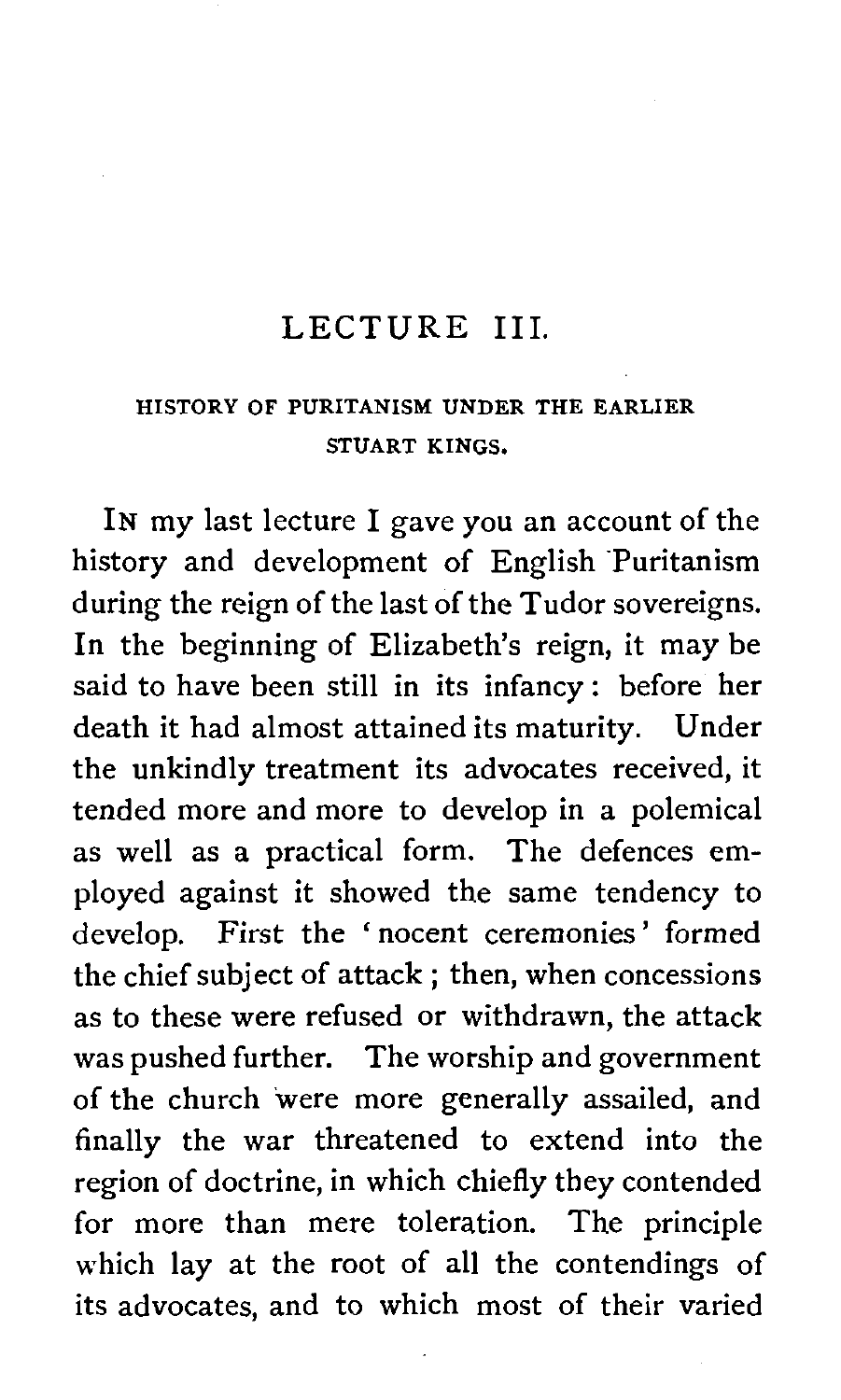assaults in matters of minor importance can be traced up, was the principle that the church has no right to burden the consciences of her members in matters of faith and worship with aught that is contrary to or *beside (i.e.* in addition to) the express or implied teaching of the Word of God. In other words they claimed to restrict the authority of the church within narrower limits than their opponents, and to reclaim for liberty a larger province than they were disposed to allow her. They did not as yet themselves perceive the full import of the principle for which they contended. They were reluctant to extend it rigidly to the constitution and government of the church as well as to her articles of faith and forms of worship. But as the contest proceeded, they could not fail to be led on more and more distinctly to assert it with a fuller consciousness of its far-reaching consequences, and a more earnest longing to bring back the church in constitution and government, as well as in faith and worship, to what they believed to be 'the pattern showed in the mount.' Their opponents were also led by the necessities of the warfare to develop their defence. The first Elizabethan bishops accepted the ceremonies and habits, and reluctantly submitted to various restrictions, because the queen so ordered it, and they failed to bend her will in the direction they desired, and in the direction their Protestant brethren abroad had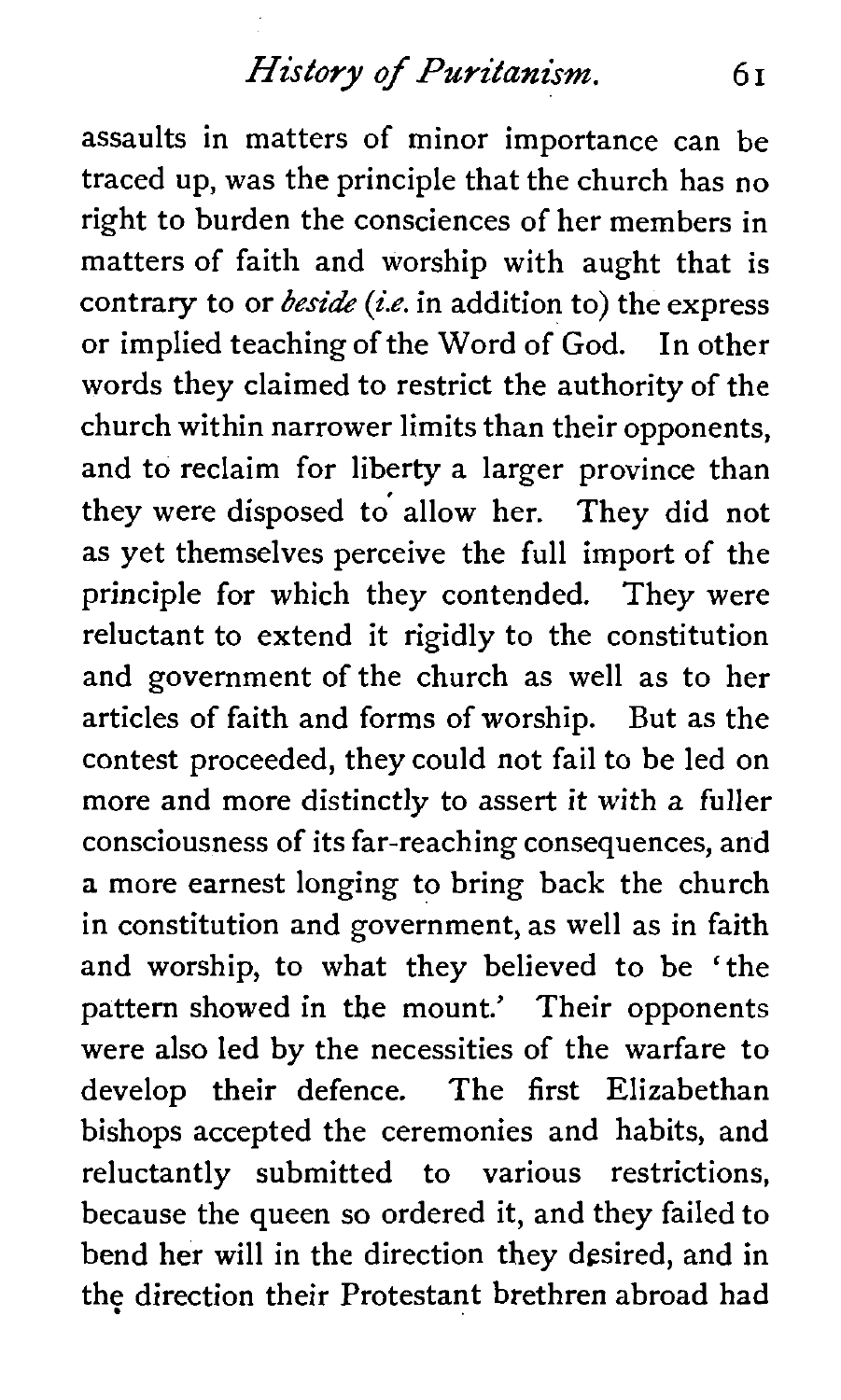already led the way. Their successors, more wedded to that to which they had become accustomed, resolutely undertook its defence, asserting against the Puritan position the counter proposition that while Scripture supplied an absolute rule of faith, and no doctrine not drawn from it was to be imposed on the consciences of the members of the church, yet that it was not meant to be a complete or absolute rule in matters of worship and church constitution, but that much for which Scriptural precedent might be alleged might be now unnecessary or inexpedient, and much which Scripture had left undetermined might be necessary to be regulated, and that the church had authority to regulate all matters of this sort and to require obedience to her regulations, provided they were not positively contrary to Scripture. They asserted that the church had a right to retain her polity and forms if ancient and accordant with those of the state in which her lot was cast, and that agitation for a more popular form might be not only inexpedient and unseemly, but even unlawful under a monarchy.

This in brief was the position maintained with mnch logical dexterity and persistence by Whitgift and Cooper, and with certain modifications by the great and gifted Hooker in that treatise of Ecclesiastical Polity which still excites the admiration of men of so divergent sentiments for the candour and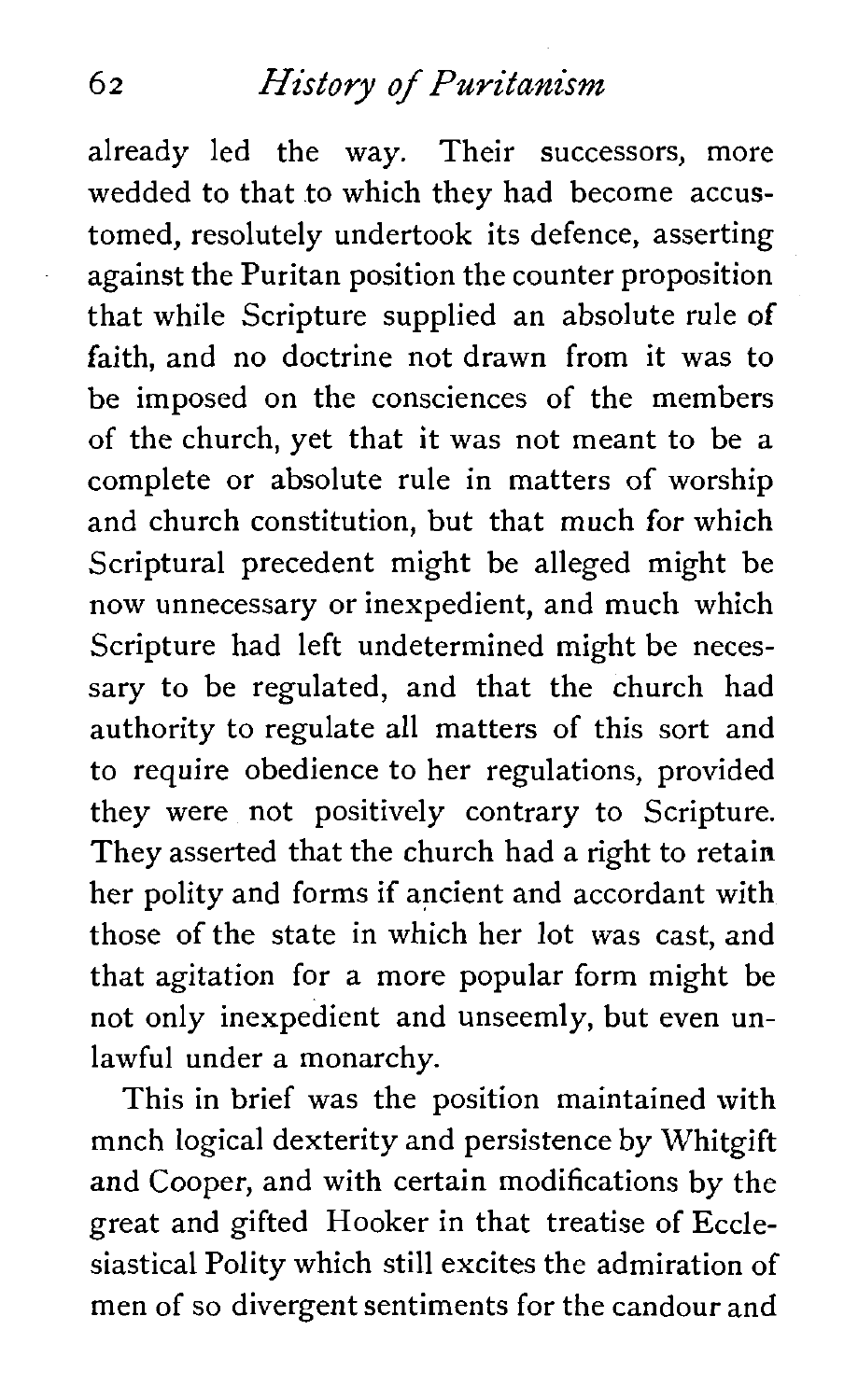acuteness of its reasoning, and the stately majesty of its diction. Finally, as the controversy became more embittered, some zealots in defence of the existing order of things advanced beyond the lines of Whitgift, or even of Hooker. They claimed for the constitution and government of the Anglican church a **jus** *divinum,* and maintained that the episcopate was by divine right above the presbyterate, and that to assert the opposite was not merely an error but a ' heresy.' This position, first broached by Bancroft in the reign of Elizabeth, was to find many supporters in the period I am now to describe, and for a time almost to drive the more liberal and attractive theory of Hooker out of the field, even in the church he adorned.

It was on the 24th of March 1602-3, that Elizabeth's long reign came to a close, and she was succeeded by James I. of England and VI. of Scotland. The character of James, while calculated favourably to impress on superficial observation, discloses after deeper study elements which could not fail to mar the success of his reign. There was, as has been said, a 'strange mixture in it of sagacity and folly.' Love of letters and learned men combined with a passion for low sports ; professions of religion and zeal for Protestantism discredited at times by mean truckling to 'catholic' powers, by shameful insincerity and vulgar profanity. ' His intellectual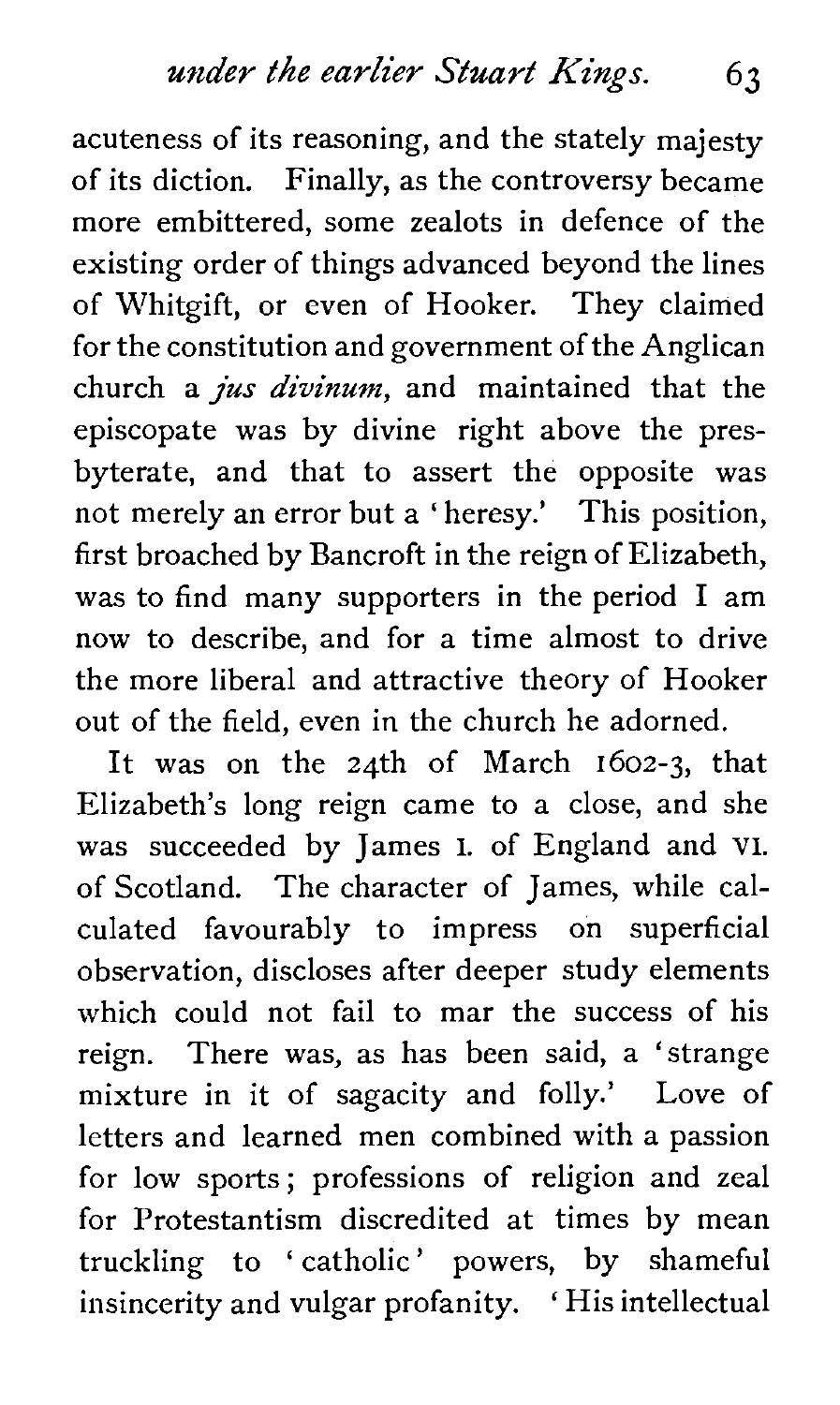powers were of no common order, his learning, especially on theological subjects, by no means contemptible.' His courtiers-even those of them who were ministers of the church-were wont to speak of him as the British Solomon. Some modern historians, on the other hand, affirm that, as Henry IV. of France said, he was only ' the wisest fool in Christendom.' He was good-natured, but he allowed his goodness to be abused by unworthy favourites. He was shrewd and cunning, and yet could so far conceal his artifice, that he imposed, for a time at least, on many good men in Scotland, and on many of the great statesmen and churchmen of England? But he became, as Bishop Burnet has said, 'the scorn of his age,' and ' was despised by all abroad as a pedant without true judgment, courage, or steadiness, a slave to his favourites, and delivered up to the counsels or rather the corruption of Spain.'<sup>2</sup> He was fond of

**<sup>l</sup>**' Such a king as since Christ's time hath not been.'-Bancroft. ' The learnedest king that ever sat upon this throne, or as I verily think since Solomon's time or any other.'-Bishop Hall. 'A king of incomparable clemency, and whose heart is inscrutable for wisdom and goodness.'-Lord Bacon.

<sup>2</sup> His defects Mr. S. Rawson Gardiner is disposed to trace to 'that scene of terror which passed before his mother while he was yet unborn. He came into the world imperfect. His body, his mind, and his heart appear alike to have been wanting in that central force by which the human frame and the human intellect are at the same time invigorated and controlled. His ungainly figure was the type of his inner life. . . . No true and lofty faith ever warmed his heart. No pure reverence ever exalted his understanding.'-History **of England from 1603 to 1616,** vol. **i. p.** *56,*  See also Green's **History,** vol. iii. pp. 55, *56.*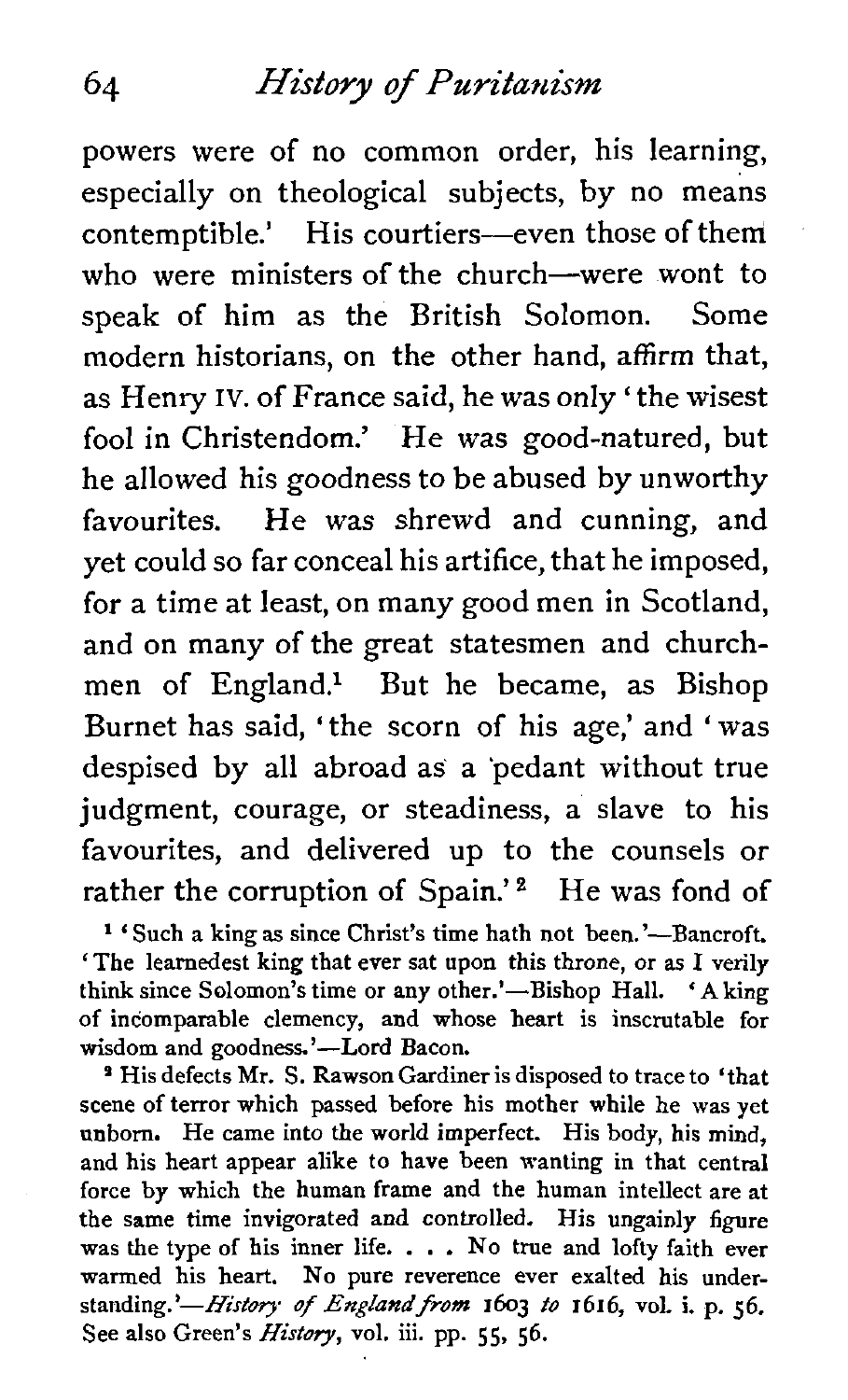absolute power, and implacable against those who called in question any of his prerogatives, fond of theological discussion, especially when he could count on an opponent courtly enough not to press him too hard in argument, fond of talking and writing against Popery, yet often found really acting for it. Above all, he was fond of management and trickery, and vain of his ability and success in this, which he dignified with the name of kingcraft. But this craft in which he deemed himself a master failed to secure the subservience of his Parliaments, or to crush the aspirations of his people after greater liberty in church and state. His accession to the English throne could not fail to raise hopes of kindlier treatment in the minds of the Puritans. He had previously to some extent shown himself their friend, had invited more than one of their leaders, when harshly oppressed in England, to occupy a chair in a Scottish University,<sup>1</sup> and had ventured to intercede with Queen Elizabeth on their behalf. He had himself sanctioned and subscribed in 1581 what was termed the ' negative ' Confession of Faith, in which the ceremonies and the hierarchy appeared to be utterly condemned, and on one memorable occasion had spoken of the English Prayer-Book as ' an evil said mass in English, wanting nothing

**<sup>1</sup>**Cartwright and Travers were invited to join Melville in the New College, St. Andrews. M'Crie's **Life** of *Melvilk,* **p. 153.**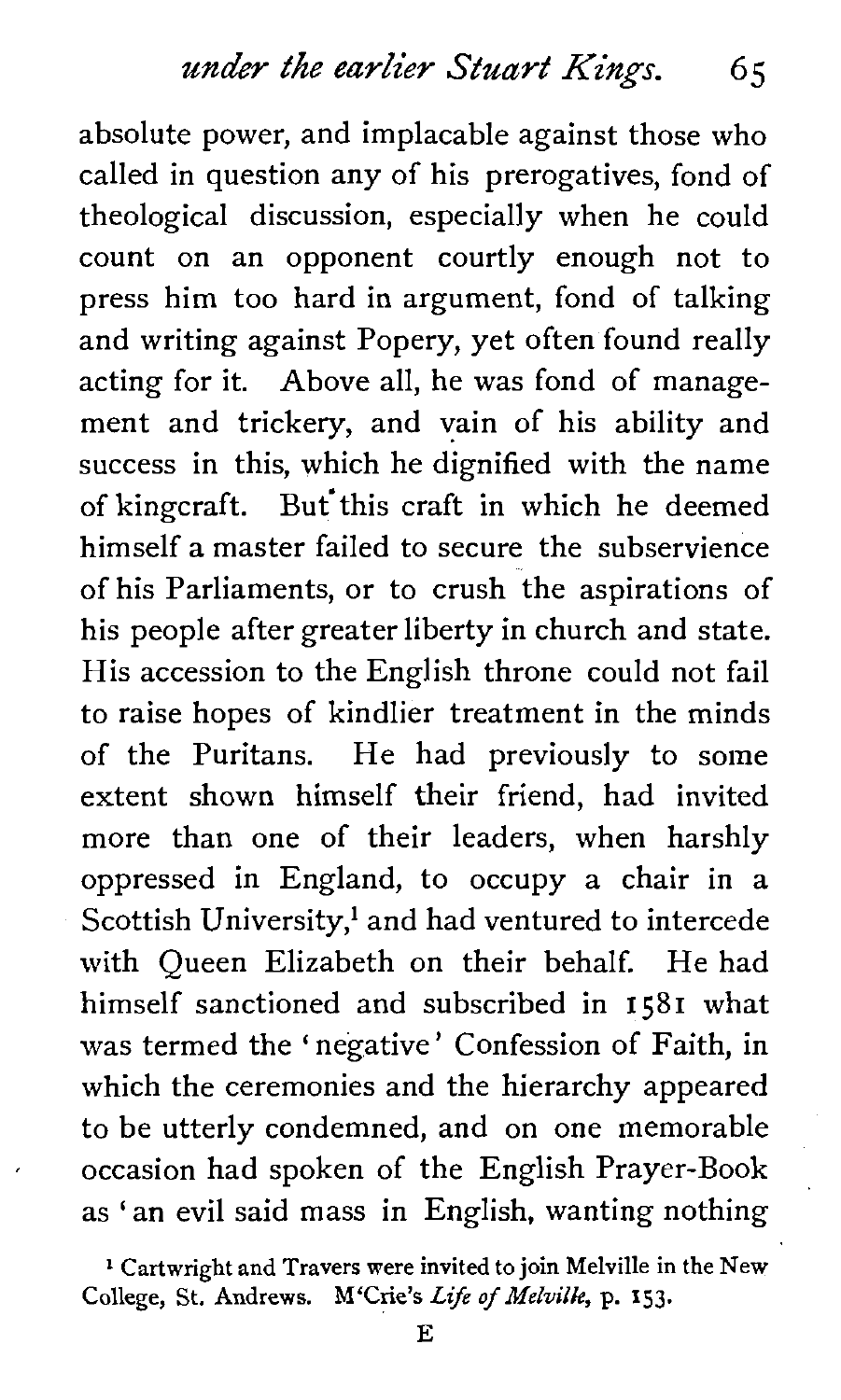of the mass but the liftings.' He had no pronounced ritualistic proclivities, no impracticable *jure divino* notions as to the office of a bishop as he had of the 'divinity that doth hedge a king,' and he was too well read in theology not to know what was really Protestant doctrine and what was not. But unfortunately he had already come into collision with the leaders of the more decidedly Puritanic party in the Scottish church, both through his exercise of despotic power and through the coarser vices to which he or his courtiers were addicted, and had given more plain than pleasant evidence of his dislike to them in his *Basilicon Doron.* So plain and unmistakeable indeed was this that he had to make more than one attempt to explain his .words away. But notwithstanding all his explanations, there was from his known peculiarities ground to fear that he might be tempted to avenge on their southern CO-religionists the defeats and affronts he had received from their Scottish brethren, and might be induced to throw himself into the arms of the prelates, who were prepared to make common cause with him in the maintenance of prerogative, and sedulously to foster in his mind the idea that its maintenance was closely bound up with the preservation of their cherished hierarchy-in fact, to give all possible currency to his favourite maxim, ' No Bishop no King.'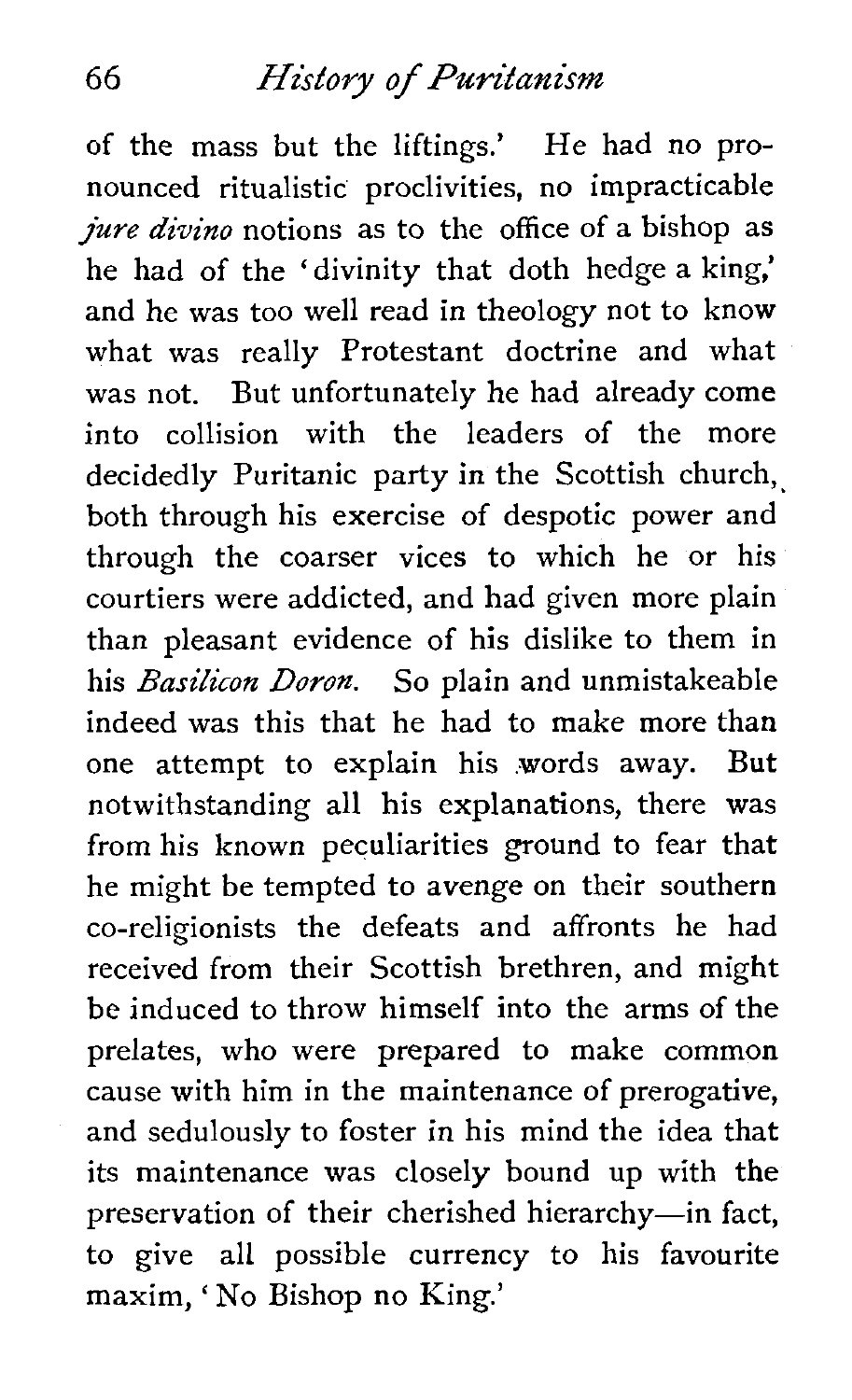*under the earlier Stuart* **Kings.** 6 **<sup>7</sup>**

As he proceeded on his way to take possession of his new kingdom, petitions for relief or indulgence were presented to him by the oppressed Puritans, showing how partial effect the harsh measures of Elizabeth and Whitgift had really had in checking the growth of this obnoxious school. Chief among these petitions was the Millenary Petition,—so designated either from its being signed or approved of  $\frac{1}{2}$  by nearly a thousand (in reality about 800) ministers, or from the assertion contained in it that it represented the views of more than a thousand of the ministers of the church. It was expressed in deferential and moderate language, and its prayer for relief might have been granted without the slightest danger to the church or injury to the cause of religion in the land. An opportunity of repairing the mistake Elizabeth had made in the early years of her reign, and had persisted in to the last, was now in God's good providence presented, and had the king been really touched by the grateful and graceful salutation addressed to him by the old Puritan leader from his deathbed, and risen to the occasion, or had he followed the counsels tendered by statesmen like Bacon, and acted with ordinary prudence

<sup>1</sup> Some say approbation, not subscription, was asked, and that **the numbers so approving were 750. A pamphlet printed in 1606 gives the numbers in 25 English counties, the sum of which is 746. But no mention is made of the Welsh counties or of most within the province of York, from which returns may have been later.**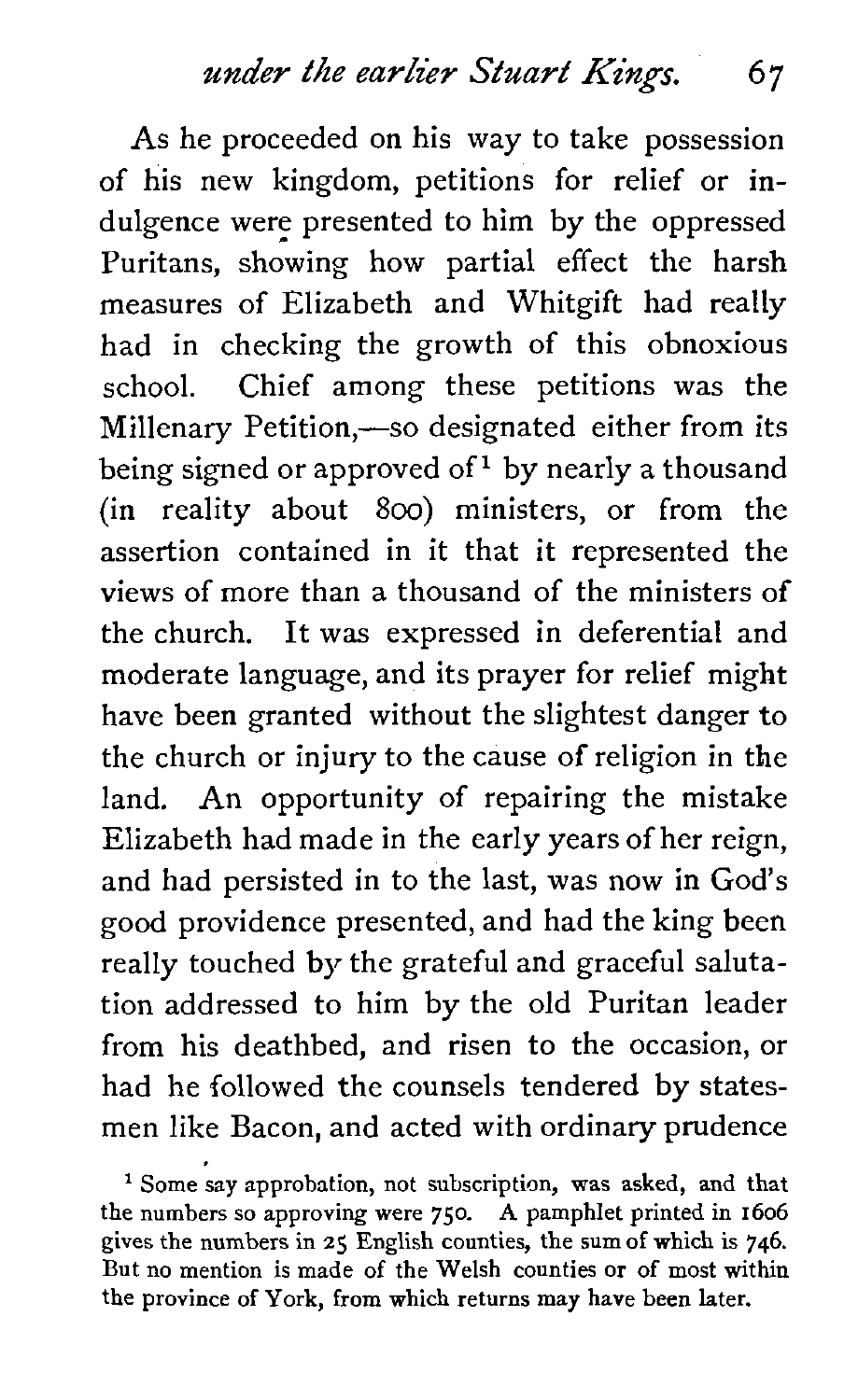and moderation at this juncture, peace might have been restored to the distracted church on very favourable terms, and relief granted to many earnest men warmly attached to the institutions of their country and desirous to aid in the more efficient maintenance of them. The king with great tact consented to hold a conference to consider the grievances of which the petitioners complained, and to learn in detail what the bishops had to say for themselves.

To this conference, held on the 14th, 16th, and 18th January, 1603-4, he invited four of the ablest and most moderate of the Puritan ministers, viz., Dr. Reynolds of Oxford, Dr. Chaderton of Cambridge, Dr. Sparkes and Mr. Knewstub, along with Archbishop Whitgift, eight bishops and as many inferior dignitaries.<sup> $1$ </sup> Had he only held the balance evenly between the contending parties, allowed each fully and fairly to state its case, and endeavoured to decide between them as a calm judge rather than as a keen partisan, he could hardly have failed to conciliate the favour of the one without alienating the other. But he managed matters with such arrogance and coarseness as brought him little thanks for the few concessions he ultimately made, and deeply wounded the feelings of the party he refused more fully to relieve. He knew that he had that

' **Patrick Galloway was also present and wrote an account of the Conference, to the presbytery of Edinburgh.**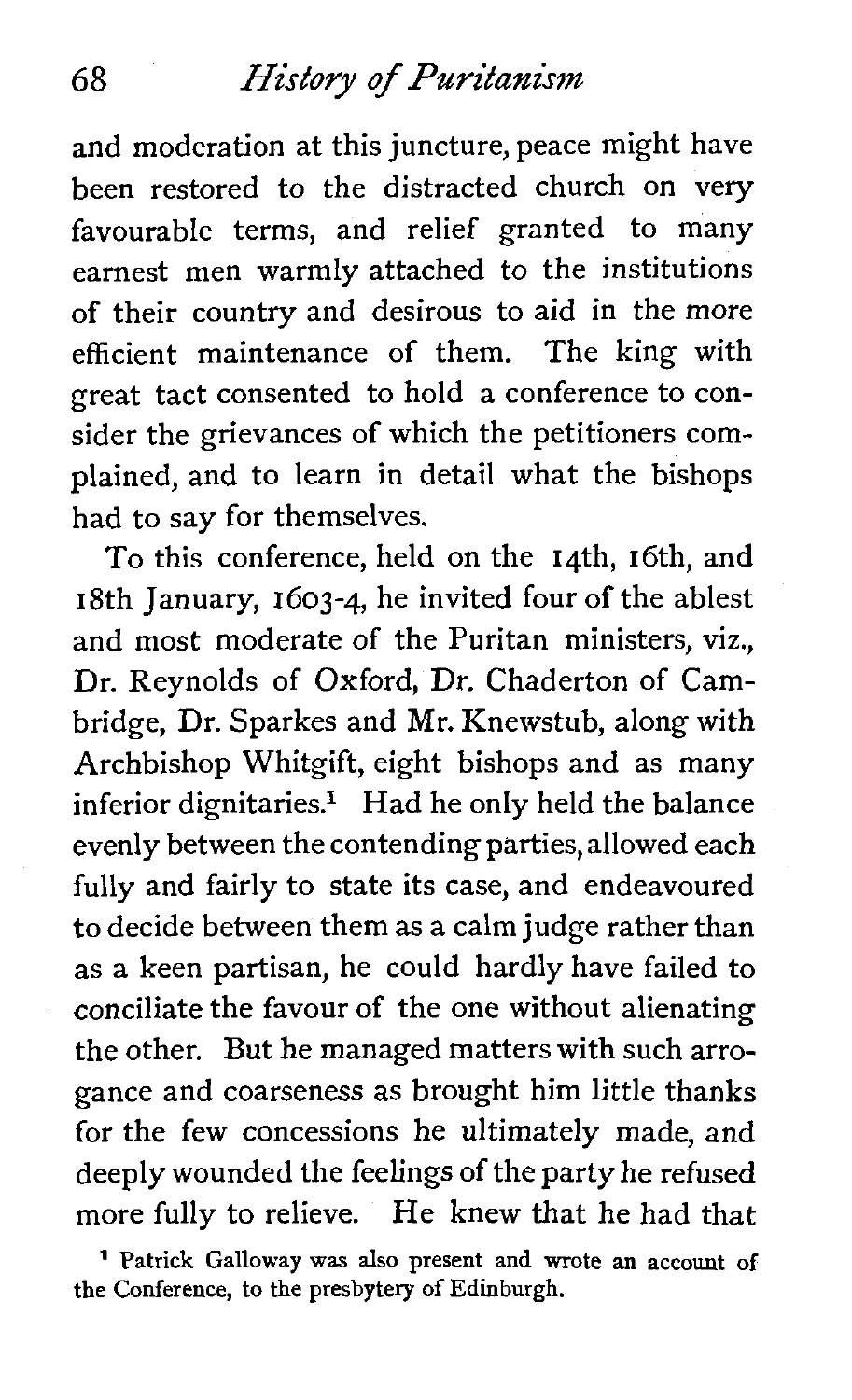*under the earlier Stuart Kings.* <sup>69</sup>

party at his mercy and wished to make them feel that it was so. Their desire for a carefully revised translation of the Scriptures was approved of and in due time was carried out, and those who would give the credit of that great undertaking entirely to others need to be reminded that it was originally suggested and pressed by the more learned Puritans, and that no one while he lived took greater interest in helping it on than the old Oxford Puritan who had urged it at this conference. Some of the more objectionable chapters from the Apocrypha were agreed to be struck out of the Table of Lessons, and Archbishop Abbot held that the old injunctions of Queen Elizabeth left ministers the discretion of going further in that direction. Certain additions explaining the nature of the Sacraments were authorised to be made to the Church Catechism, and the rubric of the service for private baptism was so altered as to discourage lay-baptism. The Act of Edward **VI.**  declaring the lawfulness of clerical marriages was promised to be revived. But there was no con- ' cession in regard to the three nocent ceremonies which Bacon then, and Ussher forty years later, would willingly have given up, nor in regard to the terms of subscription which have, with consent of all parties, in our own day, been changed into a form that would have almost met the scruples of the petitioners ere the church was yet rent and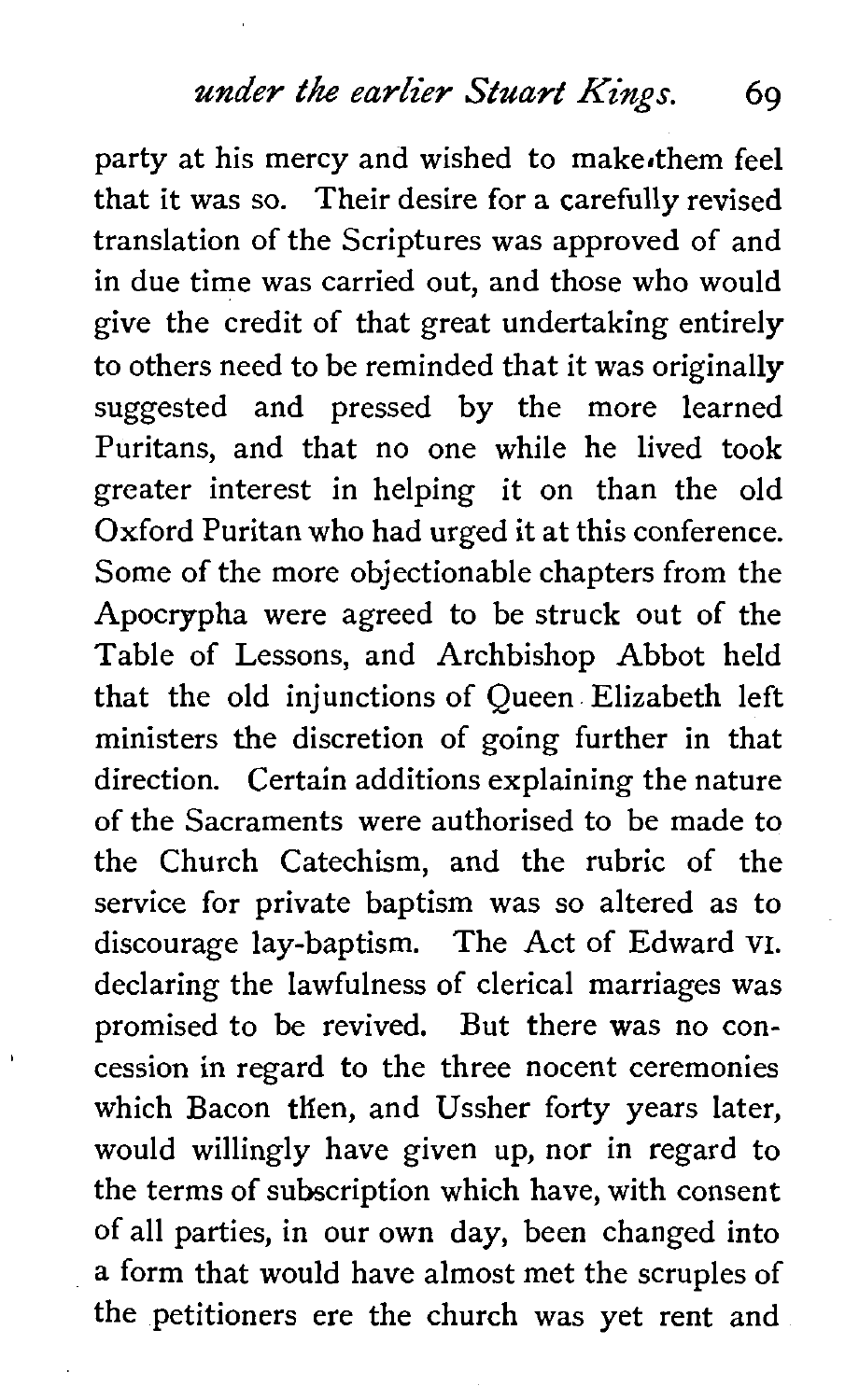English Protestantism hopelessly divided. There was no attempt to provide a remedy for the scarcity of preachers and the redundance of nonpreaching pluralists,-scandals from which the church continued to suffer for nearly half *a*  century. With respect to those meetings of the clergy for prayer and religious conference which Grindal and other bishops had desired to tolerate in the previous reign, as also more formal meetings of the Presbyters in Synod with their Bishop, which no authority would now think of opposing. the king, coarsely interrupting their representative, said they were aiming at a Scottish Presbytery, which 'agreeth with a monarchy as well as God with the devil. There Jack, and Tom, and Will, and Dick, shall meet and at their pleasures censure me and my council.' The closing scene was even more coarse and offensive. 'Well, Doctor,' he said, addressing Dr. Reynolds, 'have you anything else to say ?' ' No more at present, please your majesty,' was the meek reply. ' If this,' rejoined the king, 'be all the party hath to say, I will make them conform, or else I will harry them out of the land, or else do worse, hang them--that is all.' And this, according to Hallam, was addressed to **a**  man who ' was nearly, if not altogether, the most learned man in England.<sup> $1$ </sup> It was a gross violation of the assurance he had given in his writings that

\* **Others suppose it was spoken aside to some of the opposite party. For farther details as to this Conference, see App., Note C.**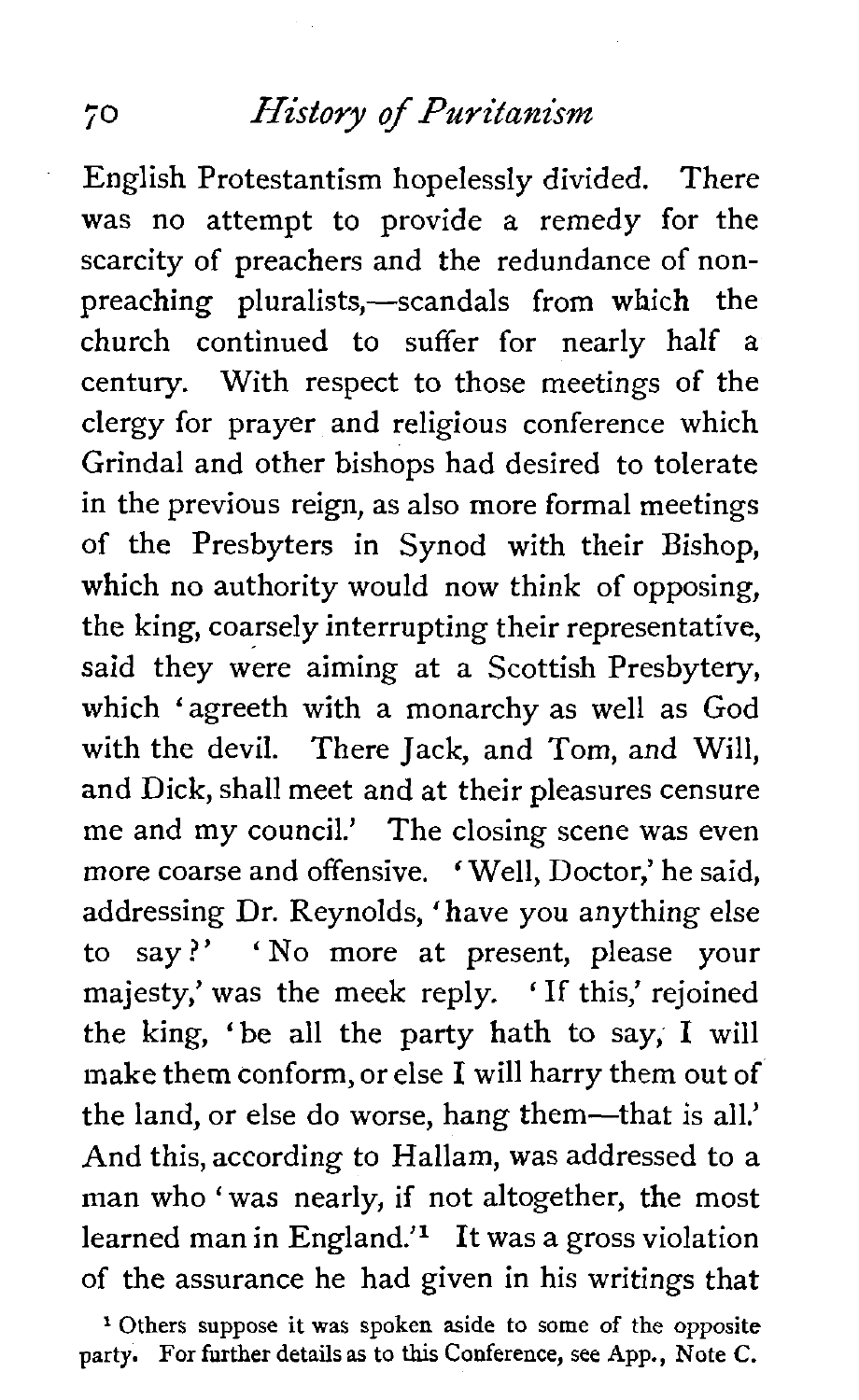# *under the earlier* Stuart *Kings.* 7 <sup>I</sup>

learned and moderate Puritans of this stamp would be held by him in equal honour and love with their opponents.<sup>1</sup>

The same year which witnessed this memorable Conference witnessed also the summoning of the king's first Parliament and of the Convocation of the Church. $2$  The concessions agreed to at the conference were not submitted for the approval of Convocation, though that is maintained by Anglo-Catholics now, as well as by Puritans then, to be the course which in such a case ought to be followed. It was thought more for the honour of the king that they should be made simply by his prerogative royal, save the one relating to clerical marriages, which required to be submitted to Parliament. But while the House of Commons was discouraged from interfering on behalf of the Puritans,<sup>3</sup> permission was given to the Convocation to prepare *a* series of constitutions and canons ecclesiastical which were duly sanctioned by royal authority, and which, so far as the clergy

**1** 'The style of Puritans belongs properly to that vile sect of the Anabaptists only, called the family of love. It is only this sort of men that I wish my son to punish. . . . But I protest upon mine honour I mean it not generally of all preachers, and others that like better of the single form of policy in our Church of Scotland than of the many ceremonies in the Church of England. No, I am so far from being contentious in these things that I do equally love and honour the learned and grave of either opinion.' (E. 204, No. 2.)

<sup>2</sup> It is called the Convocation of 1603, but though it began on 20th March **1603-4,** most of its sittings fell within what even in the old style was the year **1604.** 

<sup>8</sup> Three parts of the House were said to be favourable to them.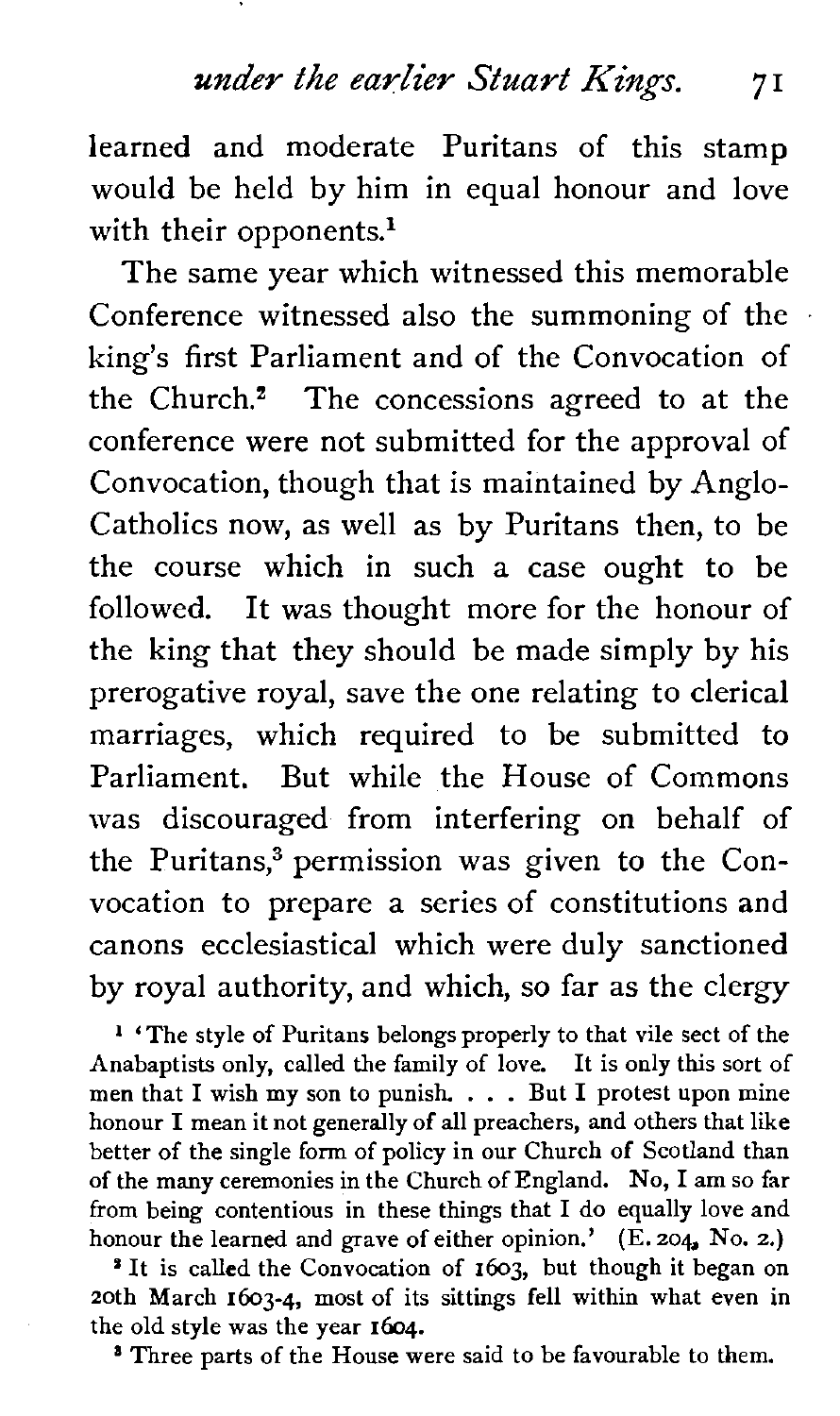are concerned, and they have not been allowed to fall into desuetude, are held still to embody the law of the Church of England. They were **141**  in number, and several of them were directed expressly against the Puritans, and seem to us sufficiently harsh. 'If cursing,' says Dr. Price,<sup>1</sup> 'could have effected their destruction, it would have been now inevitable. The sentence of excommunication *ipso facto* was now added to the other penalties of nonconformity.' They were anathematised if they remained in the church, holding any of its rites to be superstitious and repugnant to Scripture. They were anathematised if they seceded and ventured to affirm that their meetings or congregations apart were true and lawful churches. Even in the Convocation which passed these harsh canons one bishop was found bold enough to plead for concession or at least forbearance in regard to **subscription** and the nocent ceremonies, enlarging on the evils of a house divided against itself, and the mistake of silencing so many able preachers at a time when their services were so much needed, and warning his brethren of a day 'when for want of their joint-labours some such doleful complaint might arise as fell out upon an accident of another nature recorded in the Book of Judges, when it is said that for the divisions of Reuben there were great searchings

*History of Protestant Nonconformity, vol.* **i. p. 476.**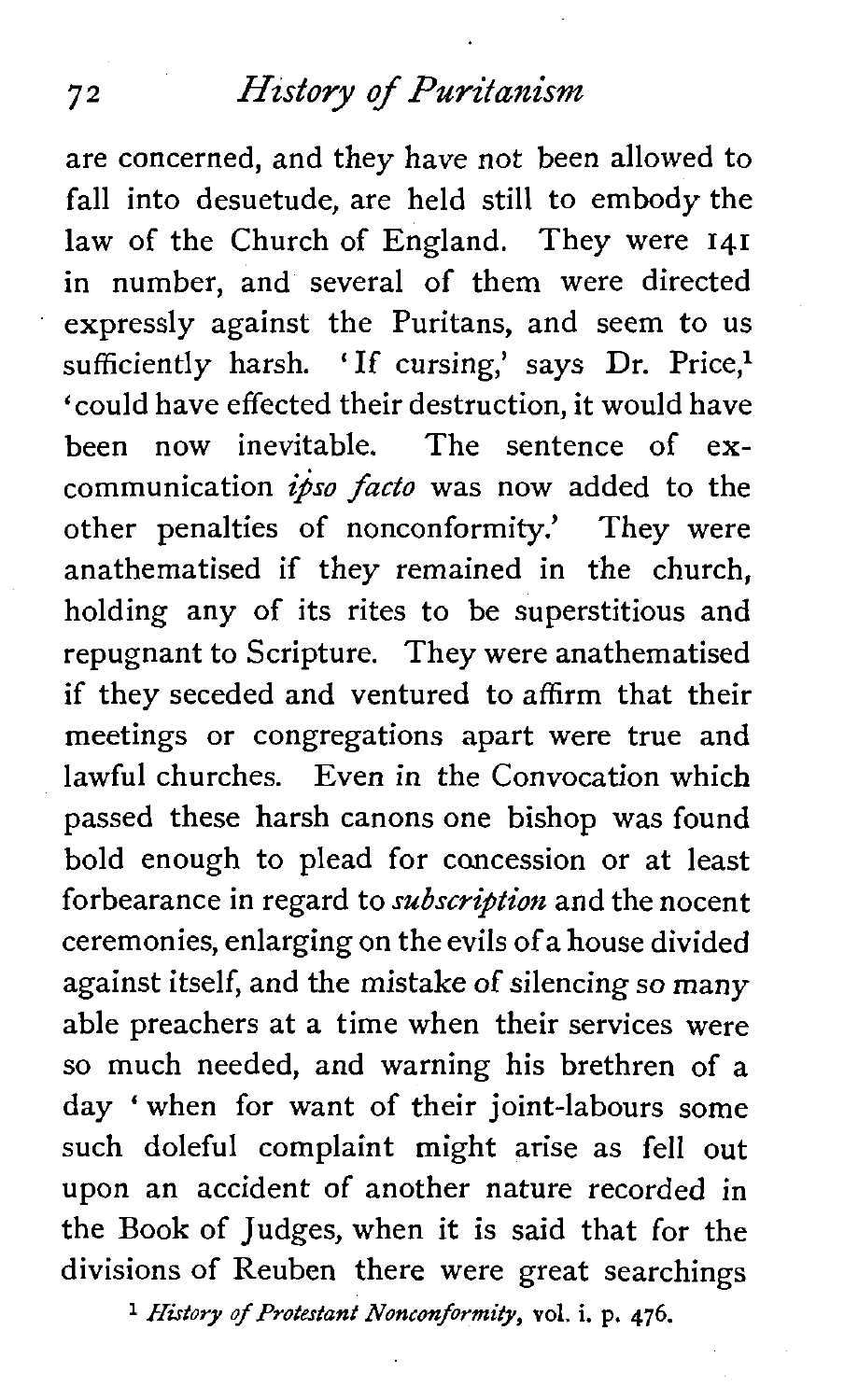**under the earlier Stuart Kings. 73** 

of heart.' One who bore a name long and honourably associated with moderate Puritanism made a more direct attempt to gain the sovereign's ear. Dr. John Burgess, afterwards of Sutton Coldfield, in his sermon before the king at Greenwich, on 19th July 1604, boldly warned him of the dangers of the course on which he had entered, and pleaded for indulgence to the many worthy men who were exposed to his displeasure. The reasons given for this bold step in the apology he made, were ' new and unwonted urging of the ceremonies and subscription beyond what law required (whereby six or seven hundred of the ablest ministers in the land are like to be put out), the general depraving of religious persons (if they be conscionable) under the scorn of Puritanism, as if, the body of religion standing upright, men would yet cut the throat of it . . . the withdrawing of ecclesiastical causes from Parliament, though in the present and in your majesty's days safe, yet in the precedent and sanction of doubtful consequence.' Not even Bacon could have put the matter more forcibly, nor followed this up more moderately and persuasively than he proceeded to do. ' Things which I confess I hold not impious, but needless and scandalous, many hundred ministers think them unlawful and would surely die rather than use them. . . . What is yielded upon suit for peace's sake might go out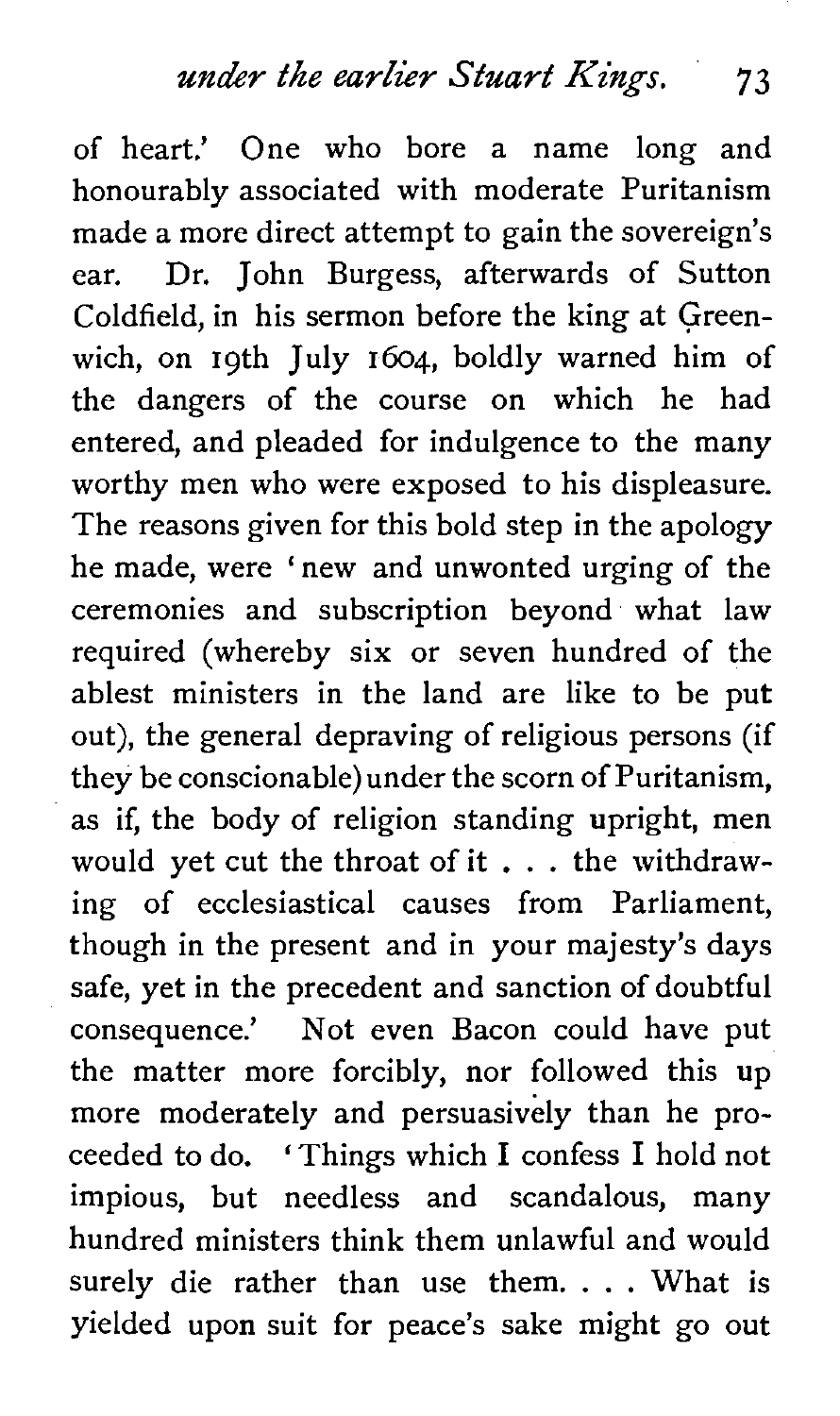with flying colours, one side satisfied with their justifying, and the other gratified with their removal, the form of the present government being still continued with good approbation, and confirmed by our inward peace.'l

Shortly after the adjournment of Parliament and Convocation a royal proclamation was issued, enjoining strict conformity to the established order of the church ; many Puritan clergy were silenced, some who ventured- to petition for indulgence were imprisoned ; their flocks were irritated and the lawfulness of separating from the National Church began to be more openly discussed. $2$  The number of silenced and deprived ministers is variously estimated. Some place it as high as 1500, but this more probably represents the number of those who at first refused to subscribe to the three articles of the new Canon making the terms of conformity more stringent than Acts of Parliament warranted. Others have reduced the number a's low as fifty. Calderwood and Neale say it was above 300, Brooke makes it 400. Others were borne with by individual bishops, and through all this reign even kneeling at the Communion was not enforced in some places, and ' prophesyings ' were in one or two instances winked at. The Archbishop of York is said to have been more tolerant than his brother of Canterbury. Neale **1 Sermon, etc. (E. 145, No.2.)** <sup>2</sup> Marsden's *Early Puritans*, p. 276.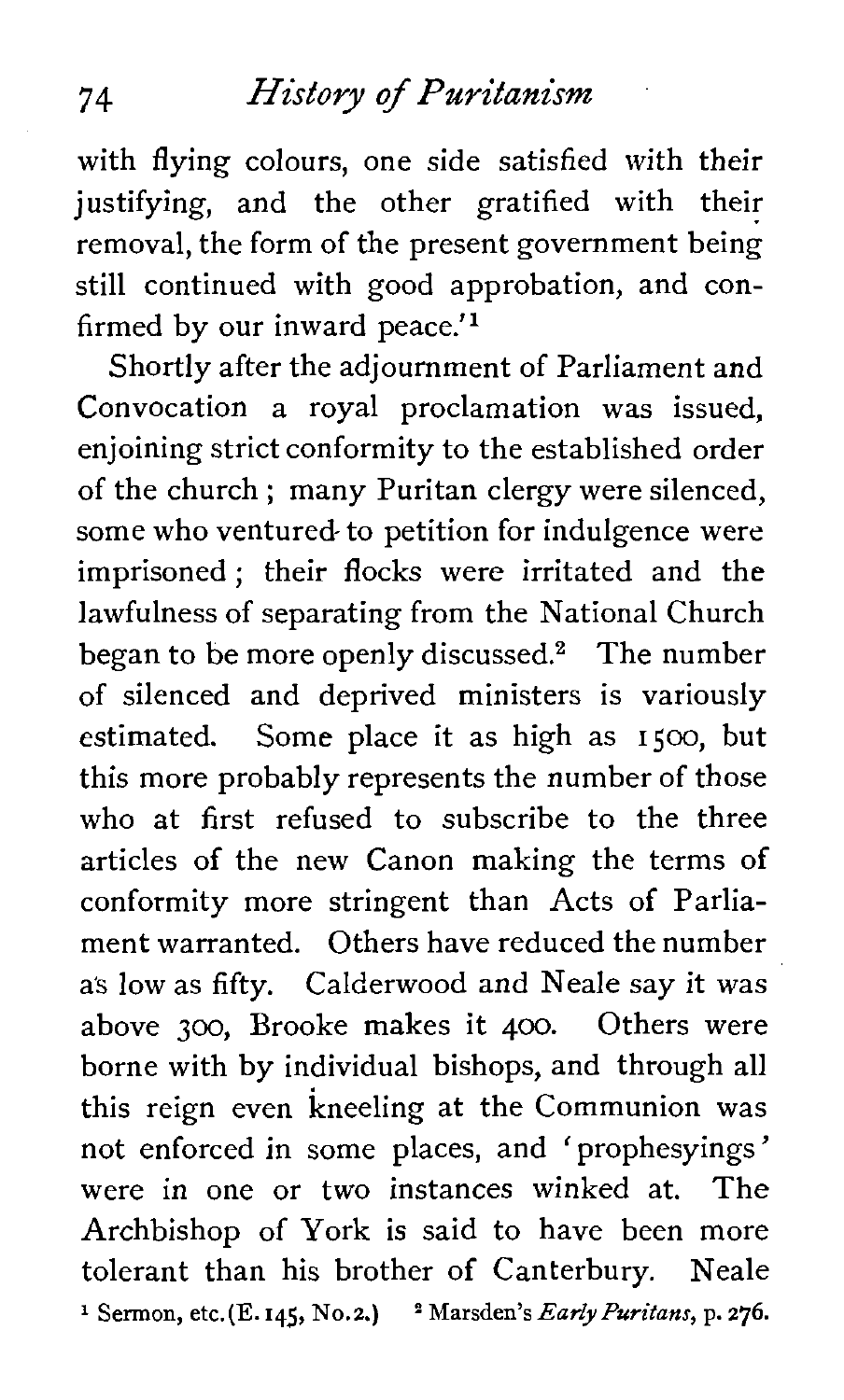*under the earlier Stuart Kings.* **<sup>75</sup>**

gives various touching instances of the hardships to which several of the silenced ministers were subjected, but none of these is so touching as is the case of the Scottish ministers, who about the same time were decoyed from their distant homes, professedly to advise with the king as to the changes contemplated by him in the Scottish church, but really to deprive their brethren opposed to these changes of the benefit of their counsel and courageous example. Dr. Hook is pleased to make merry over their case as a very harmless piece of revenge for all the lectures they had inflicted on the king in former times. But the device of summoning from Scotland, into what was virtually a foreign land, men whose only offence was the influence their talents and character gave them, and the exercise of the liberty the laws of their country allowed them, was as illegal as it was harsh and spiteful. The long imprisonment of Andrew Melville<sup>1</sup> in the Tower of London, and the life-long detention of his nephew

<sup>1</sup> No one who has read the sad story of his later years when a prisoner in the Tower of London, or an exile in a foreign land, can fail to commiserate the hard fate of this great scholar and patriot. One can read, if not without indignation yet without disgust, the passionate words of the youthful Mary, when she thought she had at last got Knox into her power; but one cannot think without indignation and disgust of her son, now in the maturity of his powers, listening behind the tapestry while his honest, if stem, reprover, at length entrapped into what was to him a foreign country, was being badgered and baited by the English Privy Council.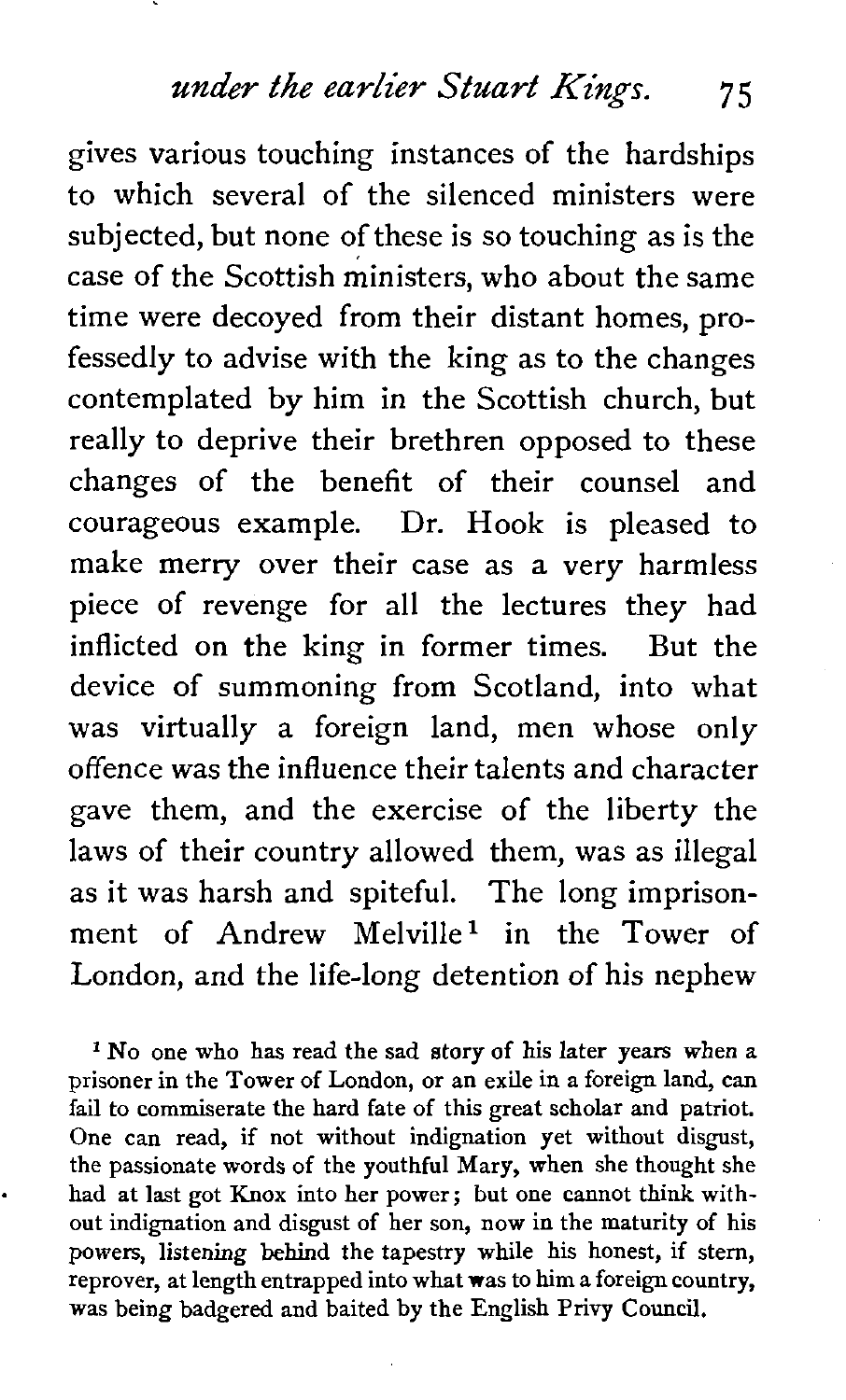James from his native land, on both of which the Doctor is judiciously silent, were among the most unjust and tyrannical actions of James's reign. They gave to his Puritan subjects in the south a practical exemplification of what he meant by the coarse threat of harrying them out of the land. That in fact was what it came to. **A**  number of their leaders as well as Andrew Melville, Forbes, Dury, and Welsh from Scotland, had to seek abroad, in the Protestant Colleges of France, or among the merchant communities of their countrymen in the free cities of the Netherlands, the toleration which was denied to them at home. There, using in the service of ingenuous youth of other lands or of their countrymen settled in foreign cities, the stores of learning they had amassed in more favourable times, they were honoured to do good work for the Master they loved, and to train a seed to serve Him and to bear the banner of His crown and covenant when they should be called away.

Soon after the close of the Hampton Court Conference the long life of Archbishop Whitgift came to an end. He was an acute disputant, a sound, well-read divine, a firm supporter of the Augustinian or Calvinistic theology, a zealous and courageous prelate, but a man of imperious and 'choleric temper,' harsh and cruel towards his opponents. He looked forward with apprehension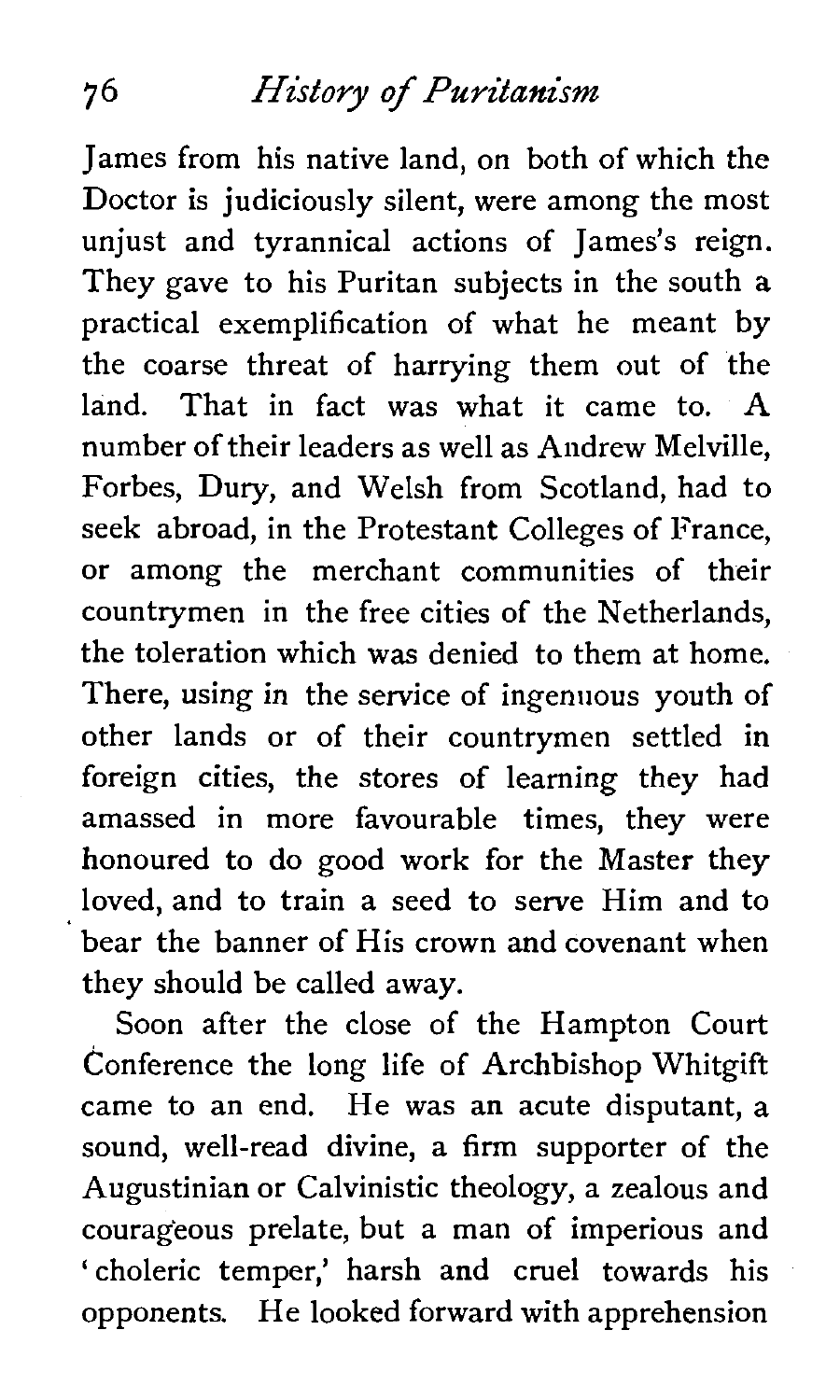to the approaching meeting of Parliament, and expressed a wish he might be summoned to give in his account in another world before it met. He may have had a dim presentiment of some of the sad consequences of the tacit alliance he and his fellows had formed with despotism in the state, and more than a dim presentiment of the consequences which must follow from the more than tacit alliance, which now could hardly fail to be struck between the more resolute of the Puritans and the patriots of the House of Commons.

Whitgift was succeeded by Bancroft, Bishop of London, who had been the champion of the hierarchy at the Hampton Court Conference, was more blind to consequences, more decidedly High Church, and more hostile to the Puritans.-'a sturdy piece,' according to Bishop Kennet, ' who proceeded with rigour, severity, and wrath ' against them. He was in many respects the true precursor of Laud, not only in asserting the  $jus$ *divinum* of episcopacy but also in attempting to revive disused ornaments and ceremonies. His primacy was short, and after seven years he was succeeded by George Abbot, a man naturally more tolerant and kindly to all who valued the principles of the Reformation, of more extensive erudition, more thoroughly Protestant, and the last Augustinian, I suppose, who sat on the throne of Canterbury. It is said to have been at his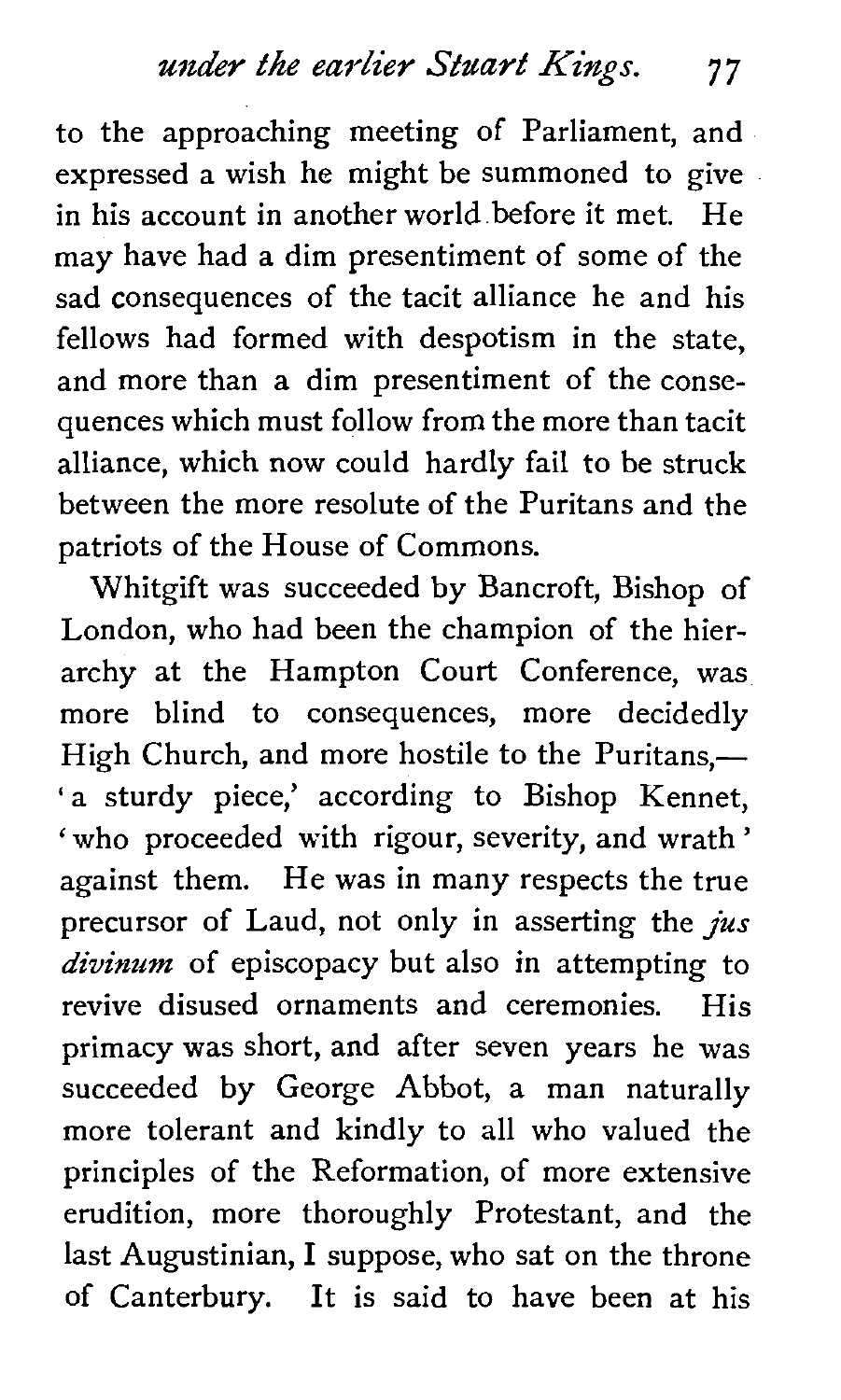expense that the great work of his old Augustinian predecessor, Bradwardine-De causa Dei contra Pelagium-was finally given to the world. His former experiences at Oxford had made him fully alive to the dangers which nascent Anglo-Catholicism, and a more indulgently treated Romanism, might occasion to the church and nation, and it was no doubt the earnest and hearty services rendered by the moderate Puritans in the defence of the principles of the Reformation, which secured for them gentler usage at his hands. Under his régime their condition appears to have been considerably ameliorated. Those who still remained in benefices were not harshly prosecuted as they had been before; while those who did not see their way so far to conform to the requirements of the Canons and Prayer-Book as to qualify themselves, for benefices were encouraged to use their gifts in the service of the church as lecturers and preachers. Those who scrupled to subscribe Whitgift's terms of conformity, might still obtain orders on more favourable conditions from Irish bishops, and not a few of them acted as chaplains in the families of the nobility and gentry, or earned a precarious subsistence by teaching. Through the liberality of many of the lay friends of the party, and the purchase of impropriated tithes, fixed salaries were provided, and the number of these lecturers was gradually increased. The cause of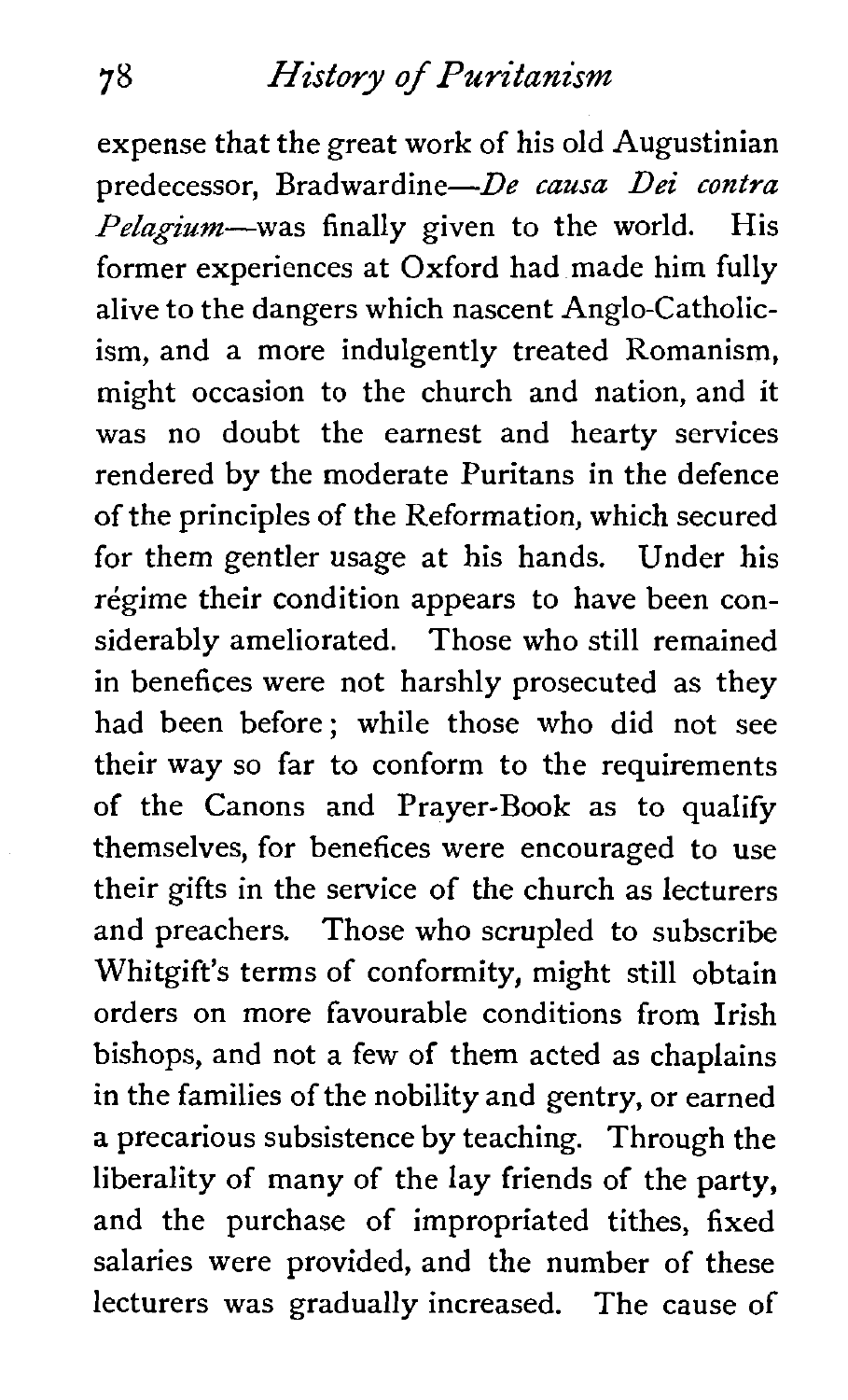religion under their earnest lectures and catechisings prospered much in London and the provincial towns, and to their oral teaching was added a multitude of practical religious treatises, issued through the press, which extended their influence far and wide, and made this era one of the most memorable in this department of literature? If they had not theoretically abandoned the opinions of Cartwright, practically, like himself in his later days, they had ceased to contend for them, and devoted themselves to peaceful work. Abbot, while a courtier and a conscientious conformist, was like many of the bishops of king James an Augustinian, or Calvinist, in thorough sympathy with the reformed churches abroad, and with no hankering after that scheme which at times had attractions for James himself, and greater for his unfortunate successor, the endeavouring to bring about an understanding between the Papists and the Church of England. It was through his counsels that the king was persuaded in **1615** to

**<sup>1</sup>**What Heppe says of them at a somewhat later period was certainly true of them at this date also : Wirkten sie nicht nur als begeisterte Prediger, sondern auch als eifrige Katecheten-indem sie die *Kafechisation* als ein besonders wirksames Mittel zur Verbreitung des Evangelium's ansahen-sowie als die treuesten, ernsten Seelsorger, als Wohlergeben der ihnen anvertrauten Gemeinden in allerlei Weisen zu fördern und zu heben suchten. Strenge Kirchenzucht, fleissig besuchte Katechisationen, und häufig zusammentretende Conventikel der Gemeindeglieder sah man uberall WO pietistische Prediger wirkten, und etenso sah **man** *den Segen ihrcr*  Wirksamkett.-Geschichte *des* Pietismus, pp. *50,* **5** I.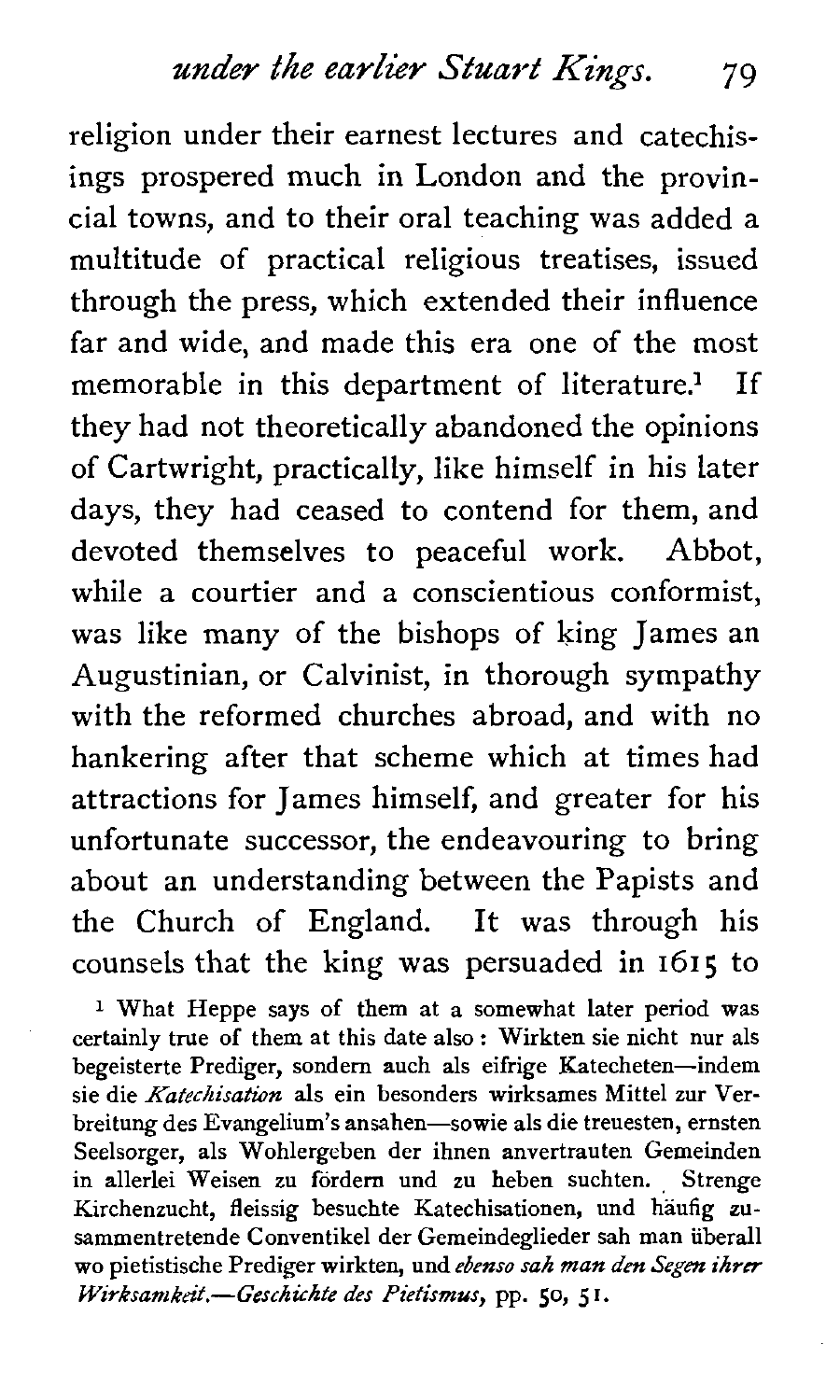authorise the Irish Articles, and so virtually to concede beyond the Irish Channel what had been refused on this side at the Hampton Court Conference, and also in 1618 to send deputies from the English church to the famous Synod of Dort in Holland, and so give practical countenance to the reformed churches on the Continent ; and on more than one occasion he sought to mediate in the doctrinal disputes of the Protestants in France. It is said to have been by his influence that the general reading of the Proclamation regarding sports lawful on the Lord's Day was not enforced. If at times in his last years James showed favour to the Arminians, yet in raising Ussher to the primacyof the Irish church he provided beforehand a friend to shelter the Puritans when their protector in England had passed away, a defender of Protestantism whose learning and competency none could question, an Augustinian whose varied gifts Laud and his followers might envy but could not outvie, and dared not contemn.

The king's eldest son, Henry, Prince of Scotland and Prince of Wales, a young man of high spirit and great promise, in sympathy with all that was earnest and good, the one real ornament of his father's court, was cut off by a mysterious illness in 1611. Like that son of Jeroboam, in whose heart some good thing was found, he was taken away, to the grief of all good men, in those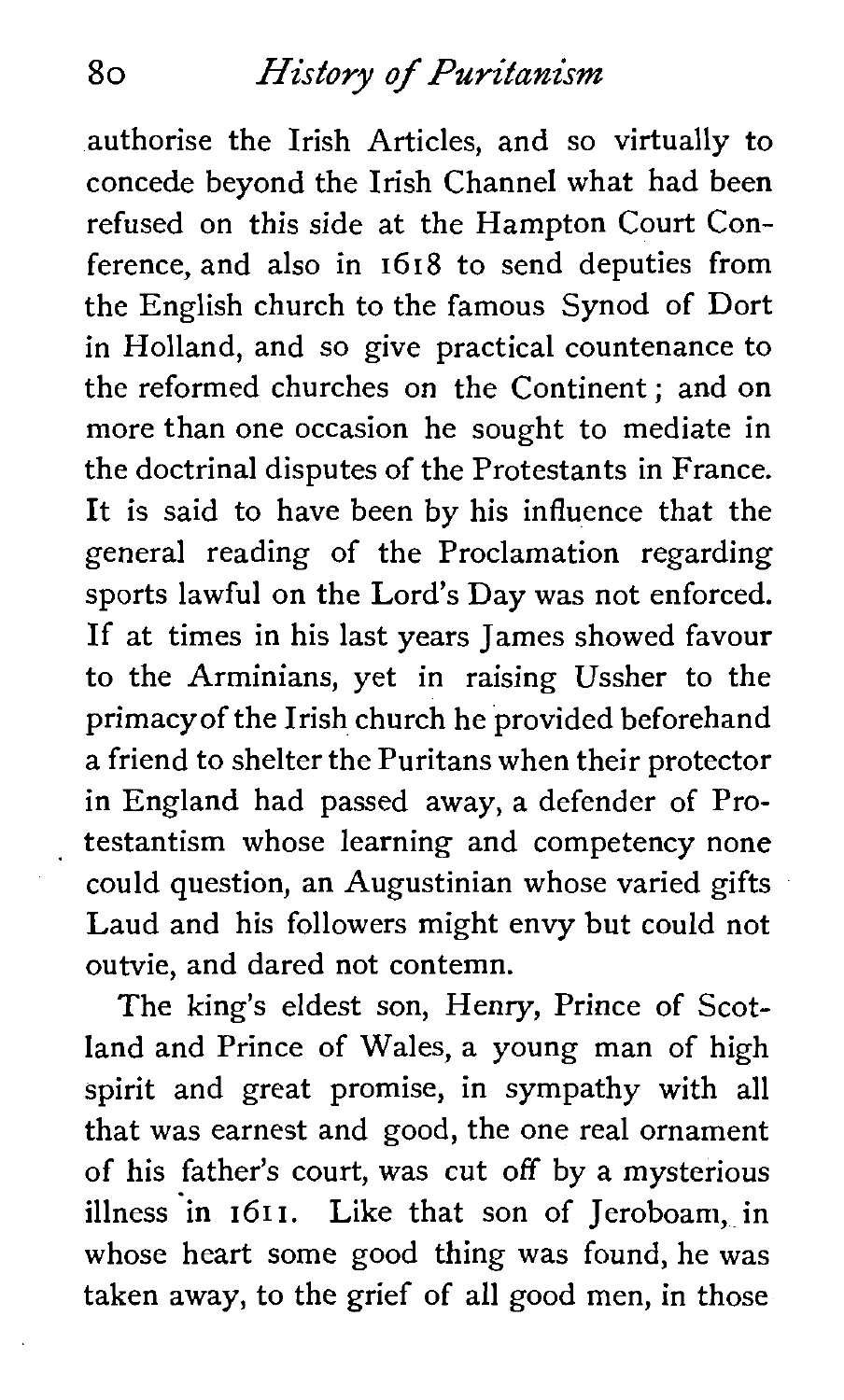anxious times. His removal dashed their cherished hopes, that a happy solution of questions pending in Church and State which it was evident could not now be long deferred might by his means have been attained and the hold of the Stuart dynasty on the affections of the English people mightily strengthened. The marriage of his eldest sister to the Protestant Elector Palatine, the prospect of which had cheered him in his last hours, and the consequences of which were ultimately to be so much more blessed to the nation than even he could then anticipate, was celebrated soon after his death, and in some measure lightened the gloom of that event. It increased the interest of the people in the fortunes of the foreign Protestants, and had the king only shared their spirit its more immediate consequences to the Protestants at home and abroad, and to the Stuart dynasty, would have been more blessed still.

The throne. at the death of James passed to his younger son Charles,—a prince in character more noble, chivalrous, and high-minded than his father, but withal inheriting in aggravated form his despotic principles, favouritism, duplicity, and fondness for kingcraft. His father in his vanity would have him wedded to a Popish princess, whose unquiet, intriguing spirit wrought him only less harm with his people than her superstitious religiosity was sure to do.

**F**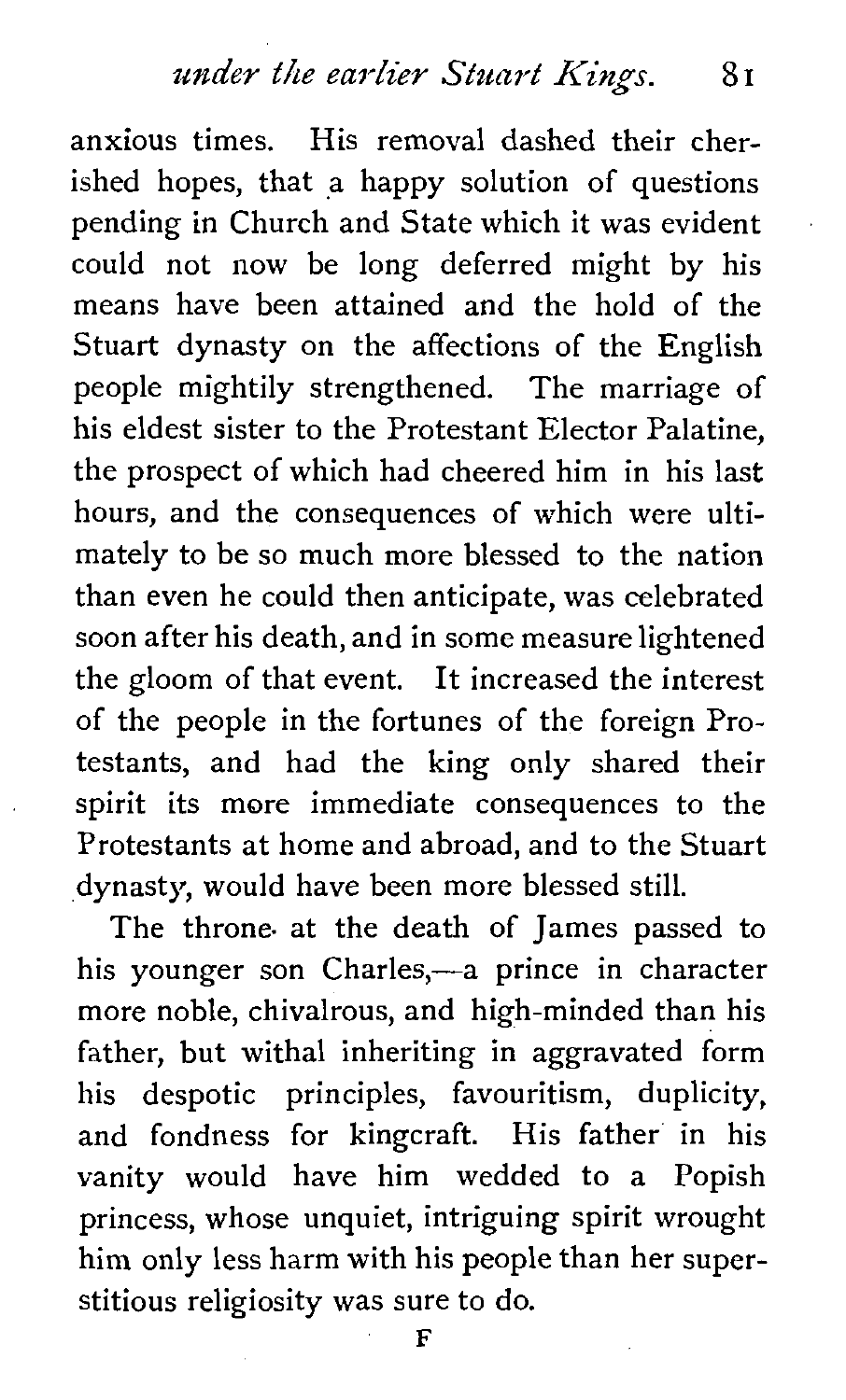James had got on ill with his parliaments, Charles got on worse with his-the House of Commons being resolute for redress of grievances in Church and State. Determined to assert his prerogative and yield up nothing to the popular wishes, he in 1628 dissolved his parliament, and endeavoured for twelve years to govern without the advice of the Houses. To do this he had to arrogate increased power to his Privy Council, to resort to various questionable devices in order to raise supplies, and to surrender himself to the guidance of able but unscrupulous men, who thought to carry out in England the policy Richelieu had pursued with success in France, and make their master absolute. They were unscrupulous, perhaps, rather than unprincipled, but their great principle was, that if the end of good government was attained, it mattered little what were the means used to attain it,—little how prerogative was stretched, or ancient liberties were invaded ; little how the spirit of the constitution was violated if any semblance of respect for the letter of it could be preserved. They were generally men of pure lives and by no means destitute of high purposes, generous impulses, or genial manners. But, like their master, they lived in isolation, and were unconscious of the strength of the forces that were ranging themselves against them. They were committed to a dangerous game in which success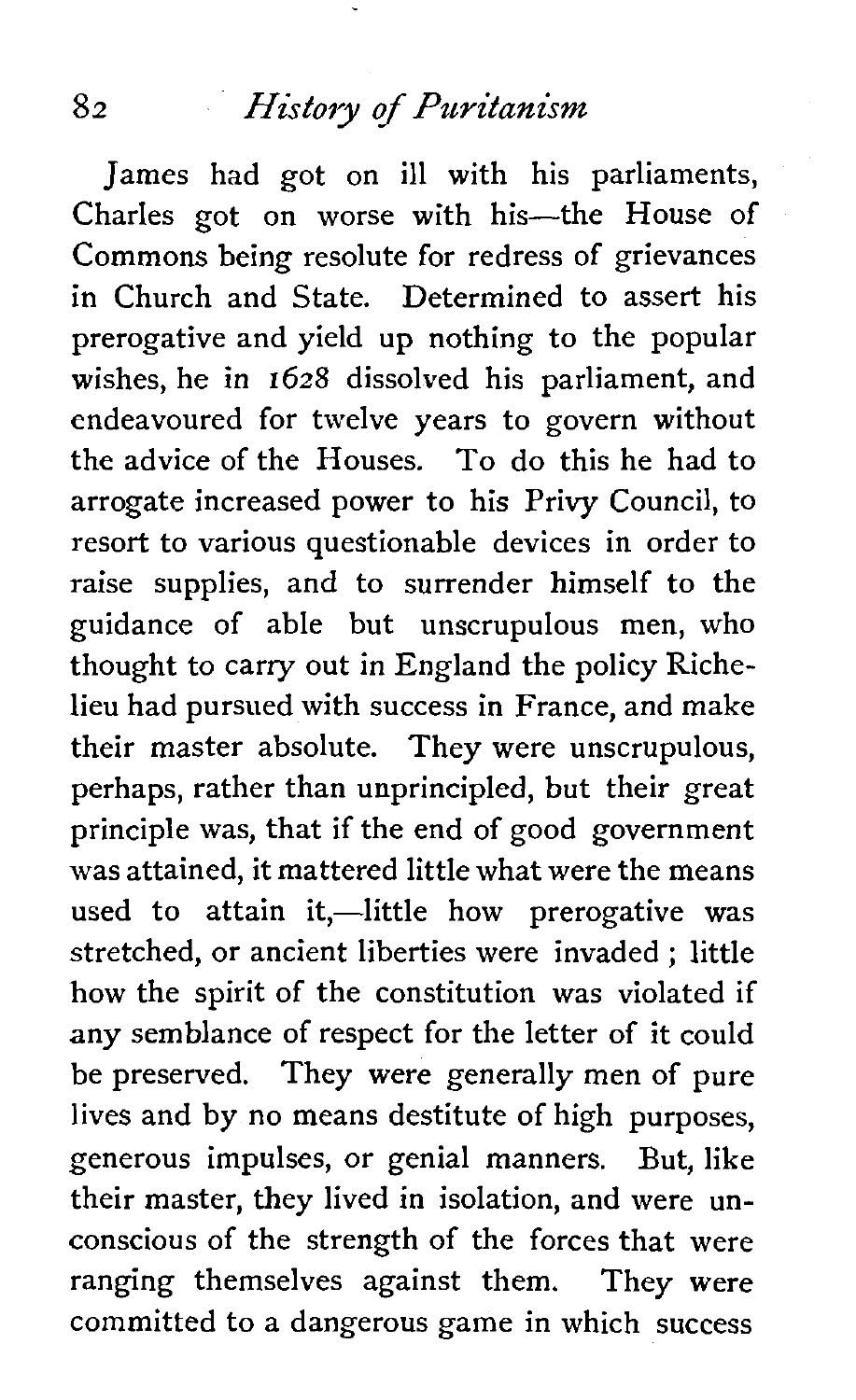*under the* earlier *Stuart Kings.* **<sup>83</sup>**

meant ruin to the liberties of their country, both civil and religious,—a despotism more abject than that of the most despotic of the Tudors,—while failure meant ruin to their master, to themselves, and all associated with them. To the gentle and tolerant, yet thoroughly Protestant Abbot succeeded in the see of Canterbury, the resolute, untiring, overbearing Anglo-Catholic Laud, who even as Bishop of London had been chief counsellor in Church affairs during Abbot's declining years. Laud was personally blameless in life, vigilant in the discharge of duty, earnestly religious according to his light, devoted to his sovereign, almost the only one of his trusted counsellors who was above taking a bribe or using his power for purposes of mere favouritism or selfaggrandisement ; but narrow-minded, unscrupulous, haughty, by no means free from irascibility and vindictiveness, blindly ritualistic, and cruelly despotic.<sup>1</sup> For years he was the king's most confidential adviser in State as well as in Church affairs. He sought and found able and unscrupulous coadjutors in the work of 'harrying ' Puritans out of the Church and constitutionalists out of the State, setting up, in lieu of their ideal of regulated freedom, the system to which he himself gave the name of THOROUGH,---thorough absolutism in the

<sup>1</sup> ' In the dull immobile face, the self-satisfied mouth, the rheumy obstinate eyes, can be read as in a **book** the explanation of his character and the tragedy of his end.'-*Edinburgh Review*.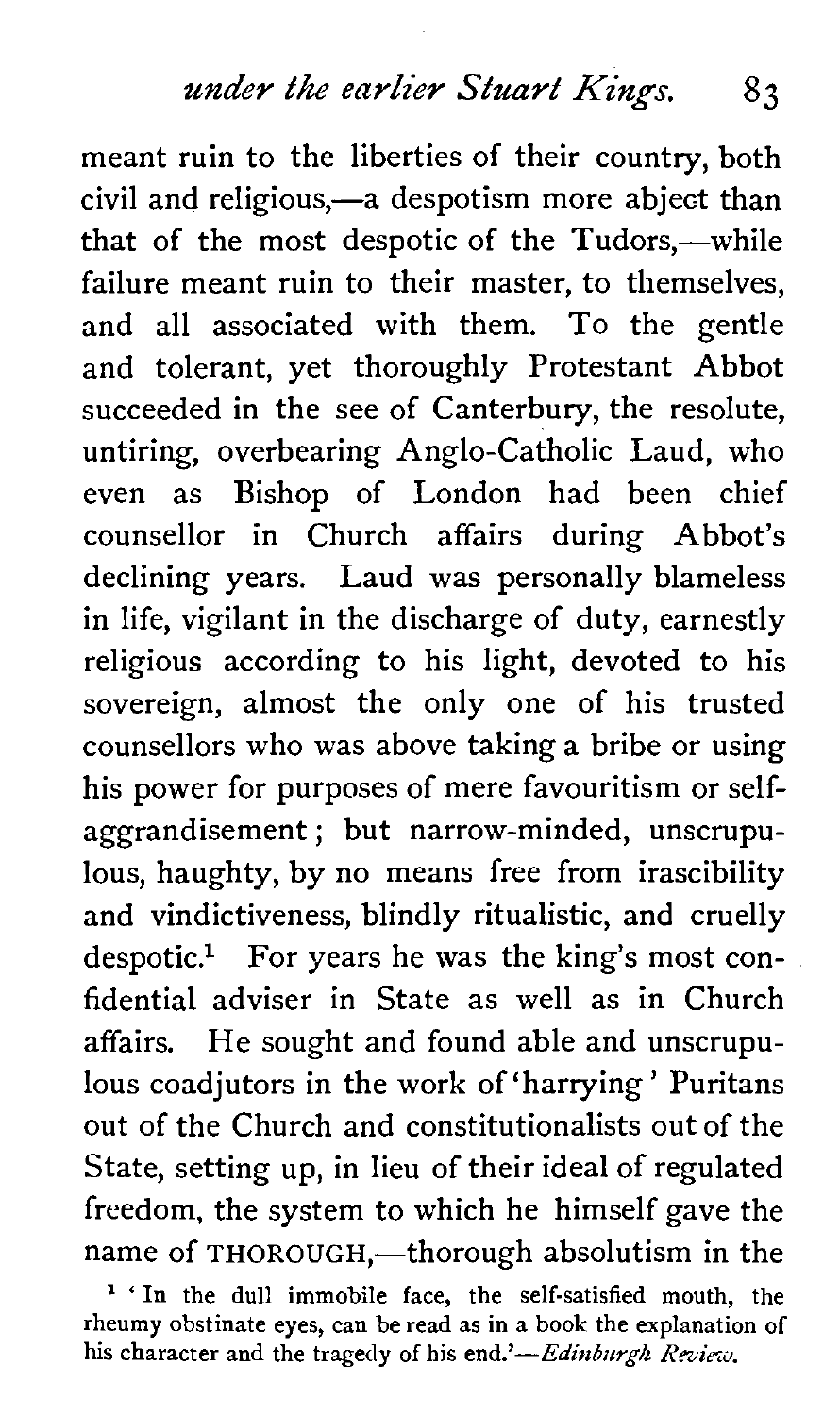State, thorough despotism in the Church. He virtually proscribed and stigmatised as Puritanism the old Augustinian doctrines which his predecessor not only tolerated, but approved, and for which the House of Commons so resolutely contended. He used the powers of his high office and of the Courts of Star-Chamber and High Commission with a rigour and savagery unknown before, condemning to life-long imprisonment, or to cruel mutilations, or ruinous fines men whose offences did not justify such extreme proceedings, and meting out to grave divines, practised lawyers, physicians, and scholars, punishments till then reserved for the lowest class of felons and sowers of sedition.

The indignities perpetrated on Leighton, Prynne, Burton, and Bastwick are well known, and the liberation of these sufferers from their long imprisonment, and the exhibition of their mutilated faces raised to its height the popular indignation against Laud and his accomplices. Attempts have been made even in our own day to mitigate the disgust and indignation their treatment still awakens by questioning whether the sentence in its full extent was executed in each case, and whether it was not pronounced and the fines imposed<sup>1</sup> rather in terrorem, than with the

<sup>1</sup> It has been concluded that the fines imposed were seldom exacted, as they are not entered in the Exchequer books as being paid. But considering how common it was to make gifts of such casualities to court favourites, it would require some further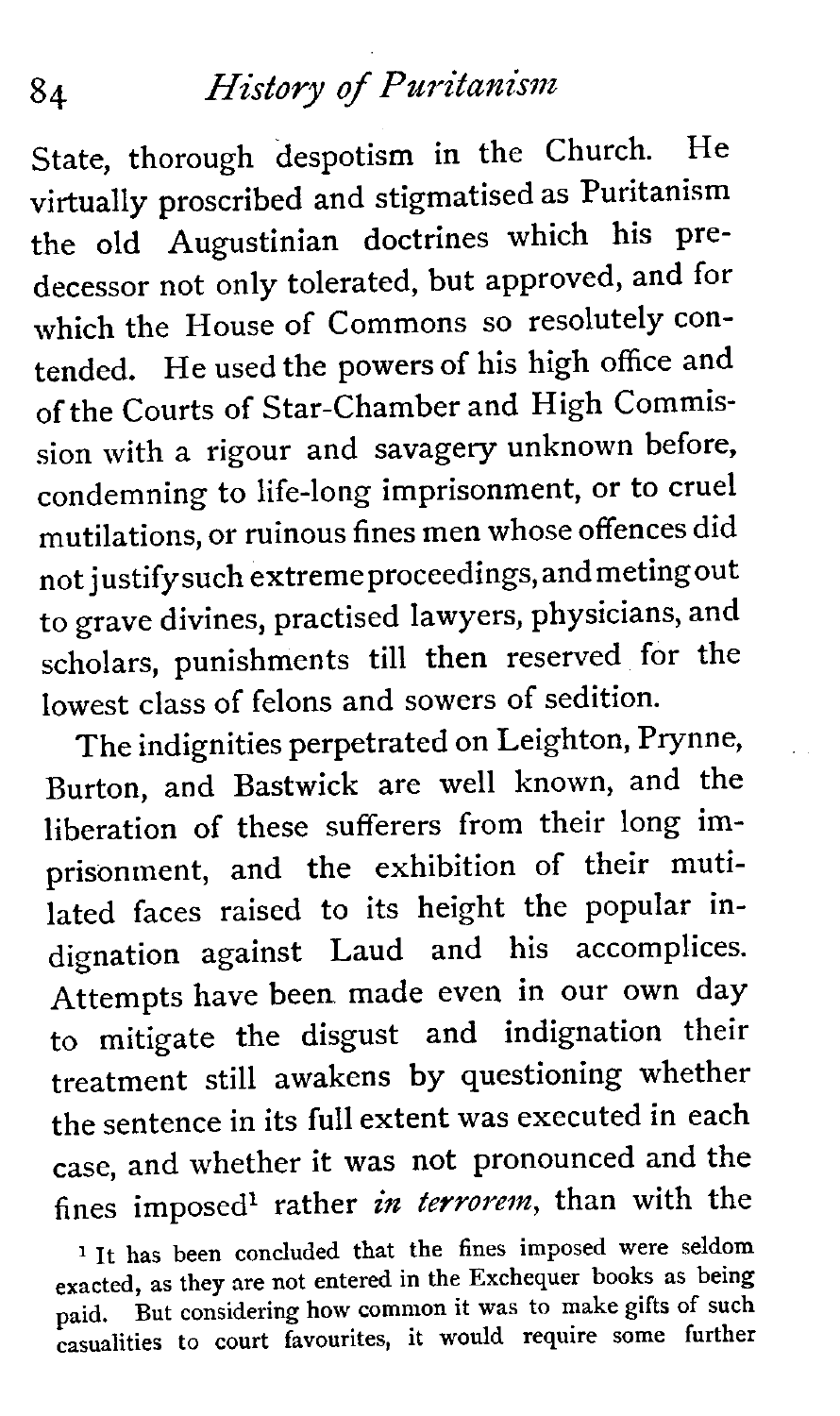*under the earlier Stuart* **Kings.** S **<sup>j</sup>**

deliberate intention of being carried out to the letter. But it is a matter of comparatively minor importance whether Leighton lost one ear or both, whether he had to stand in the pillory and to endure branding and scourging on one occasion or two. The natural feeling will still be what was so well expressed in later years by that son whose boyish letters, found in his father's study, were by a refinement of cruelty used in evidence against him.<sup>1</sup>

The Archbishop's argument in vindication of the course he followed was ingenious, if not ingenuous : that harm-serious harm-was being done to religion by the differences so long tolerated in regard to minuter matters of ritual and church arrangement, and still more by the embittered pamphlets against the hierarchical government of the Church, and the persistent obtruding

evidence than the negative one that the fines are not entered in the Exchequer books to prove that they were not meant to be exacted from the unfortunate men, so far as the means they possessed could be got at. In fact, from what we know of the venality of many of the privy councillors and the attempts made by Bishop Williams when in trouble to secure their favour, we seem rather warranted to conclude that it was only a less costly matter to get a fine remitted than to pay it. The argument for disbelief of facts authenticated by contemporary testimony on the ground of omissions in the official records of these times may easily be carried too far. The Journals of the House of Commons (vol. ii. p. **124)** certainly mention Leighton's fine and 'the cutting off his *ears*,'

<sup>1</sup> 'If that Persian prince could so prize his Zopyrus who was mangled in his service, how much more will this Lord esteem those who suffer so for him?'-Sermon on **2 COR.** v. **20.**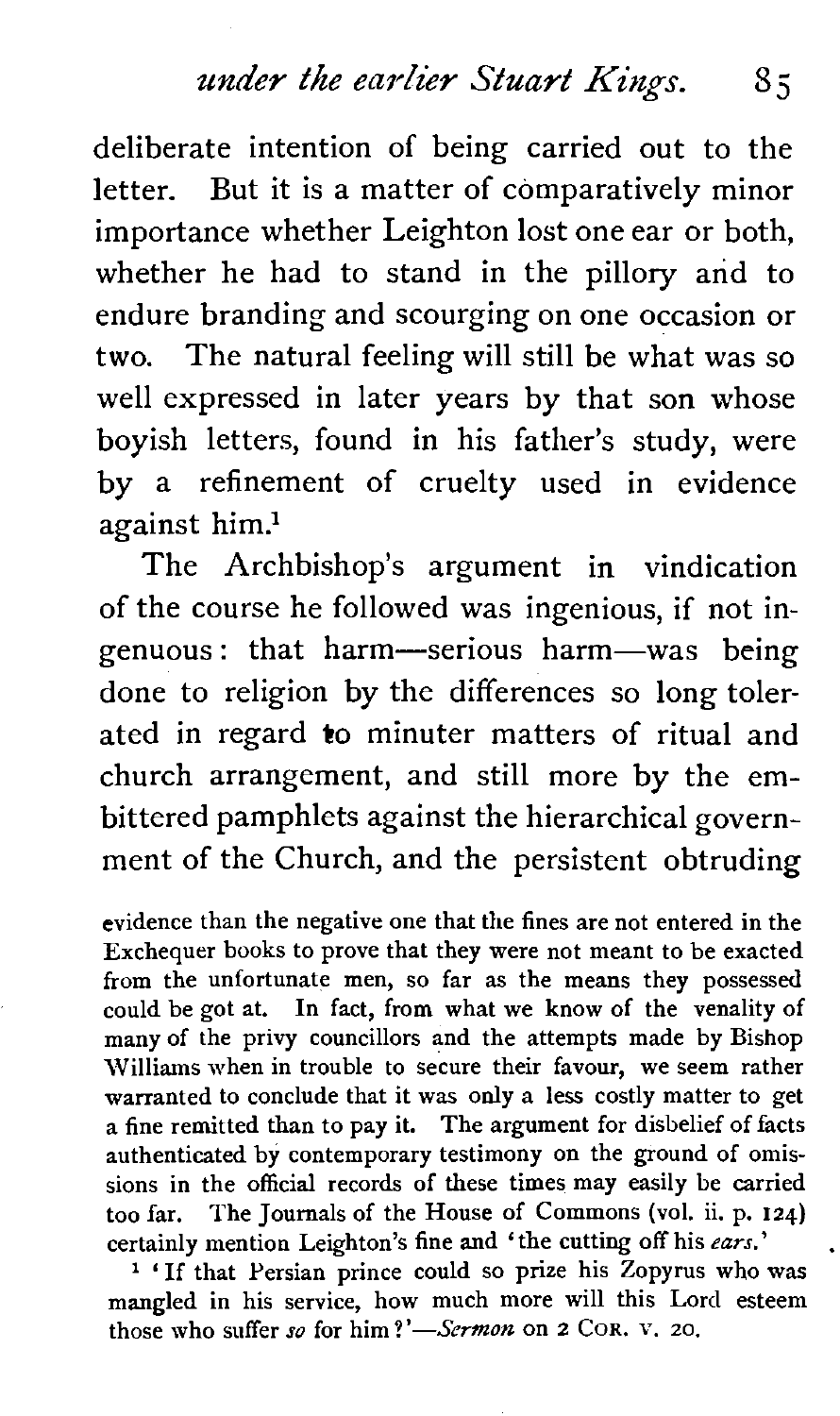$86$ 

of those Augustinian or Calvinistic doctrines which erewhile had been generally received and freely taught in the universities and in the Church, and that there was no remedy for this but in absolute submission and unreserved obedience to the king, God's appointed vicegerent—and to the injunctions issuedby him throughhis wise andtrusty counsellors in regard to all these things. The course he followed, as Hallam so pertinently observes, 'could in nature have no other tendency than to give nourishment to the lurking seeds of disaffection in the English Church. Besides reviving the prosecutions for nonconformity in their utmost strictness . . . he most injudiciously, not to say wickedly, endeavoured by innovations of his own, and by exciting alarms in the susceptible consciences of pious men, to raise up new victims whom he might oppress. Those who made any difficulties about his novel ceremonies, or even who preached on the Calvinistic side, were harassed by the High Commission Court as if they had been actual schismatics. The resolution so evidently taken by the court to admit of no half conformity in religion . . . convinced many that England could no longer afford them a safe asylum. The state of Europe was not such as to encourage them to attempt settling on the Continent, though Holland received them kindly. But turning their eyes to the newly discovered regions beyond the Atlantic ocean, they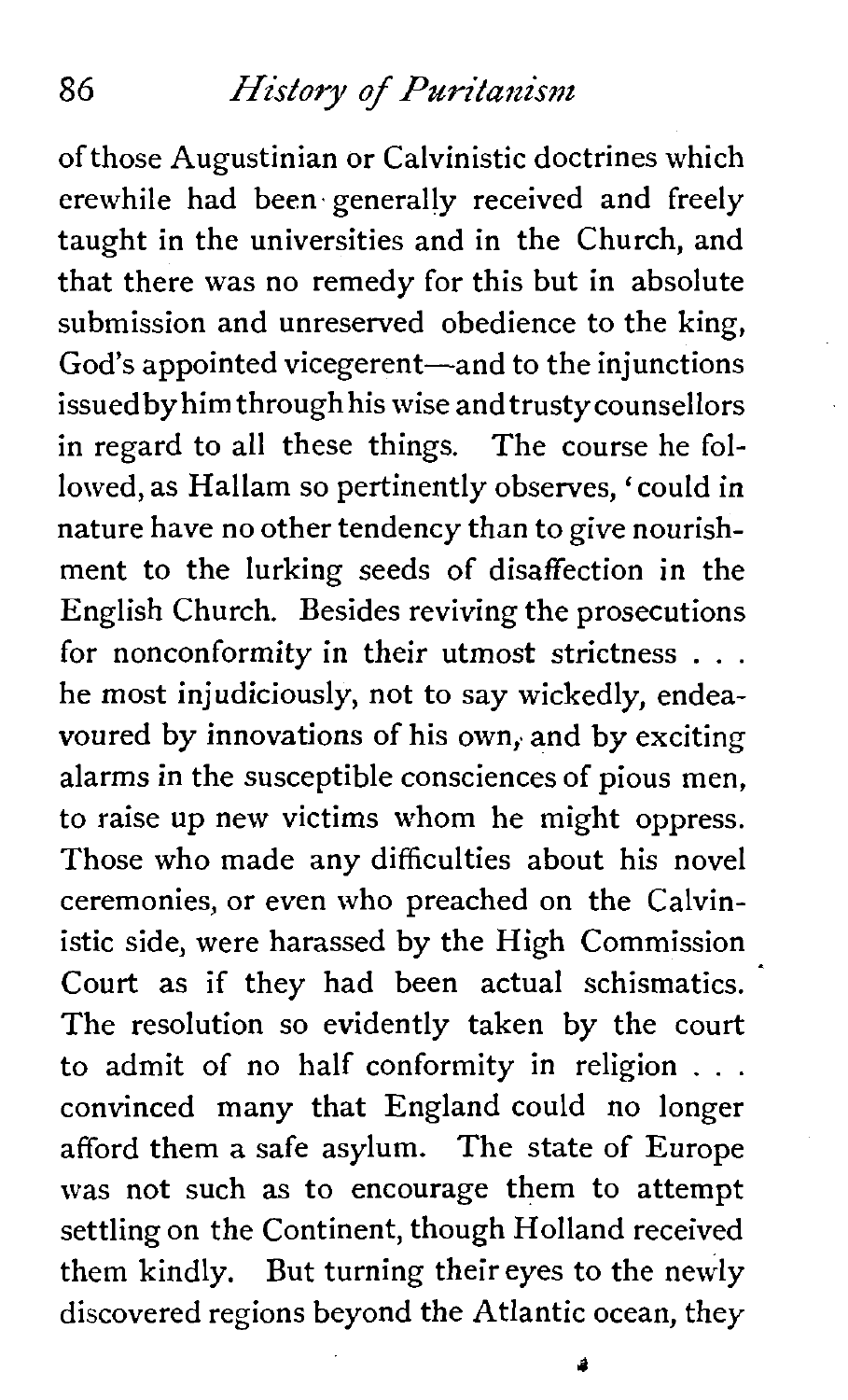saw there a secure place of refuge from present tyranny, and a boundless prospect for future hope.

'They obtained from the Crown the charter of Massachusetts Bay in 1629. About **350** persons,l chiefly or wholly of the Independent sect, sailed with the first fleet. So many followed in. the subsequent years that these New England settlements have been supposed to have drawn near half a million of money from the mother country before the civil wars. Men of higher rank than the first colonists . . . men of capacious and commanding minds formed to be the legislators and generals of an infant republic, were preparing to embark for America, [among them John Hampden and Oliver Cromwell,] when Laud, for his own and his master's curse, procured an order of Council to stop their departure. So far were these men from entertaining schemes for overturning the government at home, that they looked only to escape from imminent tyranny. But this in his malignant humour the Archbishop would not allow. Nothing would satisfy him but that they should surrender at discretion, soul and conscience, to his direction.'

That in fact was the issue now unmistakeably presented by him,-surrender of soul and conscience to his direction,-in matters not of

**<sup>1</sup> Such is the number given by Hallam, but this is rather the number of Robinson's congregation in Holland than of that portion (about loo) which actually went over with 'The Mayflower.' For further references to this important event see Appendix, Note D.**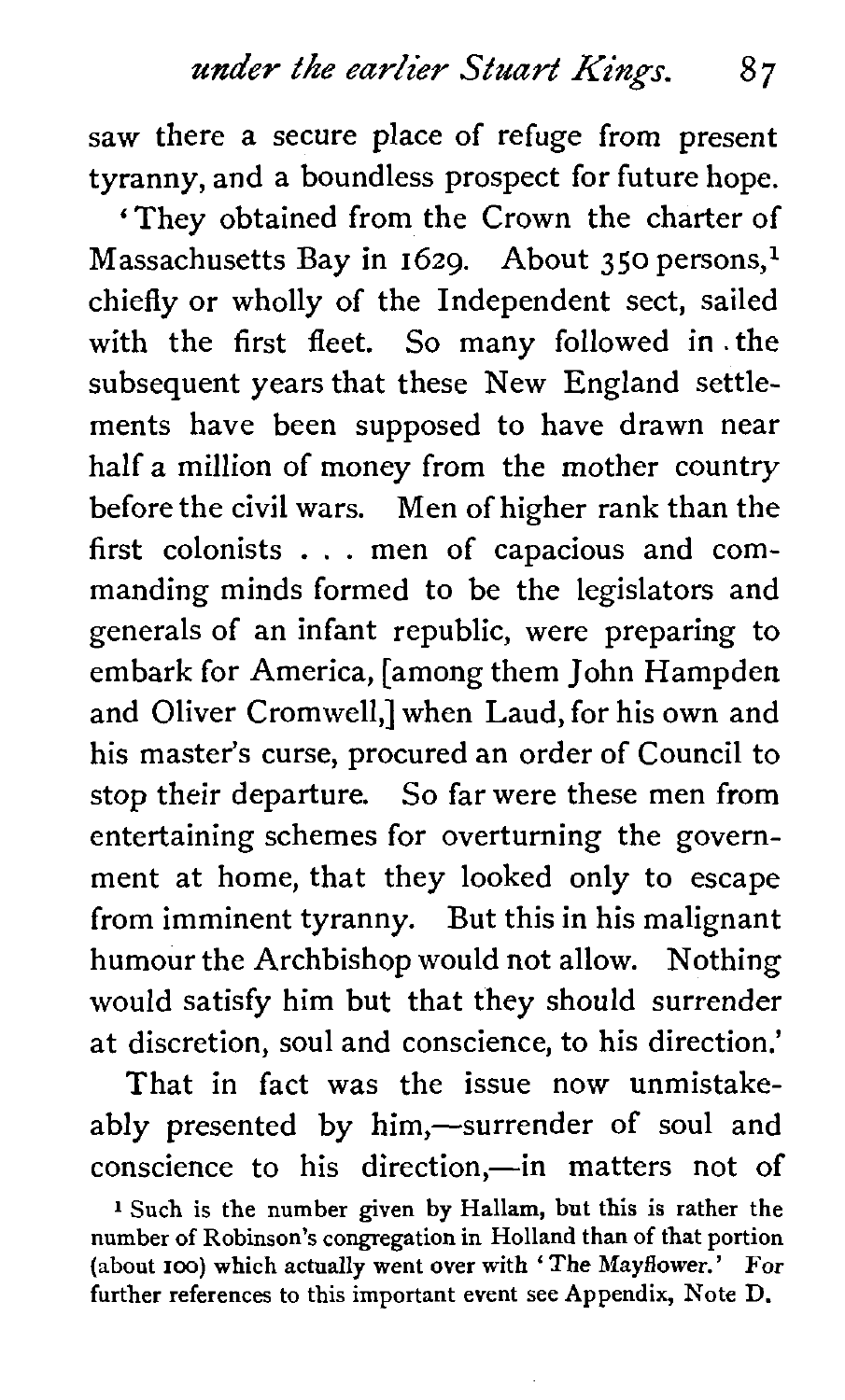ritual and ceremony only, but of vital Protestant doctrine too, which they believed to be founded on the Word of God, and to have been acknowledged by his own predecessors to be so. That in fact was what Puritanism with all its tenacity was being led on to resist.

Having after years of patient and untiring labour at last succeeded, outwardly at least, in moulding his own province and that of York substantially in accordance with his wishes, the Archbishop turned his thoughts to the other dominions of the King where Puritanism had been allowed freer scope or treated with greater indulgence, as if, while refusing a Cardinal's hat from Rome, he wished to be indeed *veluti papa alterins orbis.* By the aid of the talented but unscrupulous Wentworth, his trusted confidant and chosen instrument in the work of repression, he succeeded in 1634, in securing the adoption of a new and much more elaborate code of canons in Ireland, and in assimilating subscriptions there to those of the Church of England. By care in the appointment of bishops for the future, he no doubt hoped gradually to accomplish his purpose, and to root out the Puritans from that old refuge where they had so long found shelter, and were admitted to have done good service in upholding the Reformed faith among the old English settlers, and the new Scottish colonists. This trusted agent reports with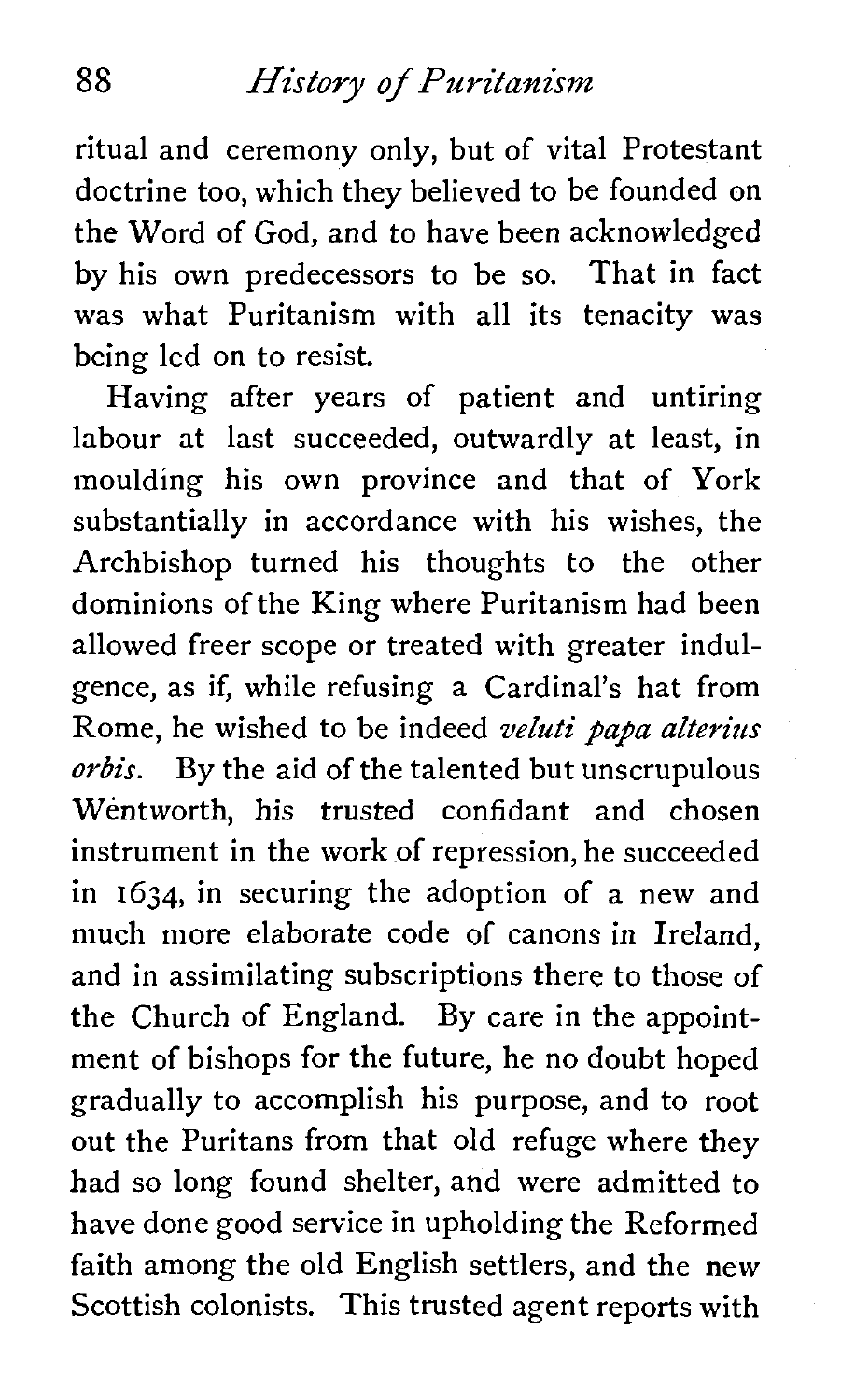*under the earlier Stuart Kings.* 89

an apparent chuckle how adroitly he had managed to overreach the good Archbishop of Armagh, who wished to retain in their old honour the Irish Articles, while subscribing *hic et nunc* to the English, and who with all his learning and sound Protestantism was no match in diplomacy for either of these determined schemers.

Having succeeded thus far in Ireland, Laud turned his thoughts all the more wistfully to Scotland-now the last refuge of those he had so persistently hunted down, and still a stronghold of Puritanism, notwithstanding the changes which James in the interest of absolutism in Church and State had endeavoured, though with but partial success, to introduce in the government and ritual of the Church. A series of letters, printed by the late Mr. David Laing in the Appendix to his invaluable edition of Baillie's Letters and Journals, show what pains the English Primate took to draw reluctant Scotch bishops on to the use of their 'whites,' and to countenance more ornate services than had been in favour in Scotland ever since the Reformation. At length he resolved the time was come to provide them with stronger meat, and he thought the train had been well laid for the changes he contemplated ; but as King James had said long before, 'he knew not the stomach of that people,' and perhaps he recked not what a great conflagration this train he had laid was to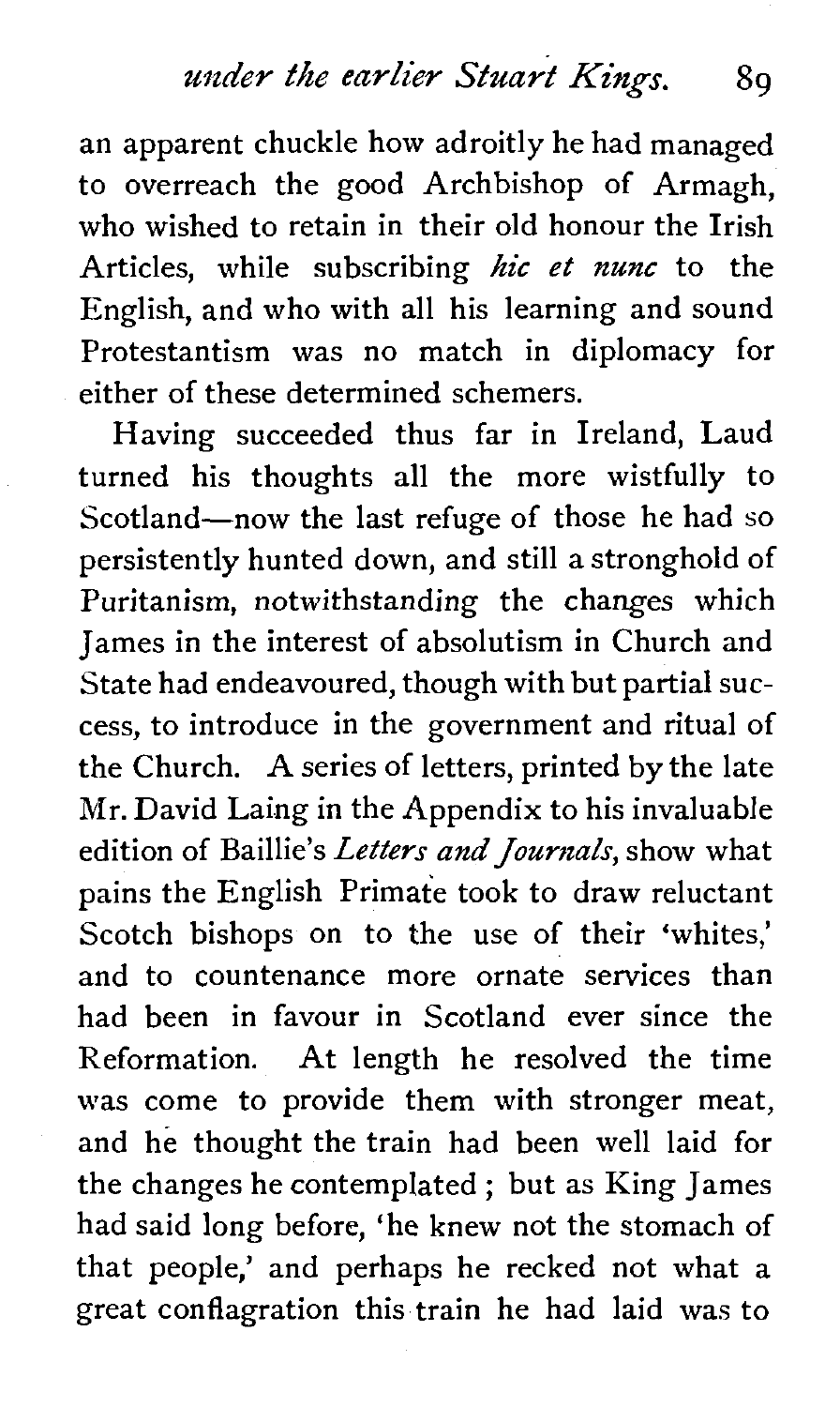light up. Their Liturgy or Book of Common Order, as Knox left it, or even as King James would have altered it, was regarded by him as no meet form for worshipping the Lord in the beauty of Holiness ; their form of administering the holy communion, even if the act of kneeling were more generally enforced, was in the eyes of high churchmen sadly defective in important particulars ; and their forms of conferring holy orders, even as revised under King James in 1620, were insufficient to convey a valid mission.<sup>1</sup> The king, he said (and he was always careful to put him in the forefront when enjoining or advising what he knew would be distasteful), was much troubled to hear of these sad blemishes in the Church of his baptism. He might quite competently have provided a remedy for them by his prerogative royal, **i.e.** of course, by the advice of Laud himself, who was really the keeper of his conscience and chief counsellor in affairs of State as well as of the Church, but he would rather that this were done with the concurrence of the bishops in Scotland. Thus partly by flattery, partly by threats, Spottiswoode, the wary primate of Scotland, and his

**'In the admission to priesthood the very essential words of conferring orders are left out. At which his majesty was much troubled, as he had great cause, and concerning which he hath commanded me to write, that either you do admit of our Book of Ordination, or else that you amend your own in these two gross oversights.** *'-Laud* **to** *Wedderburn.*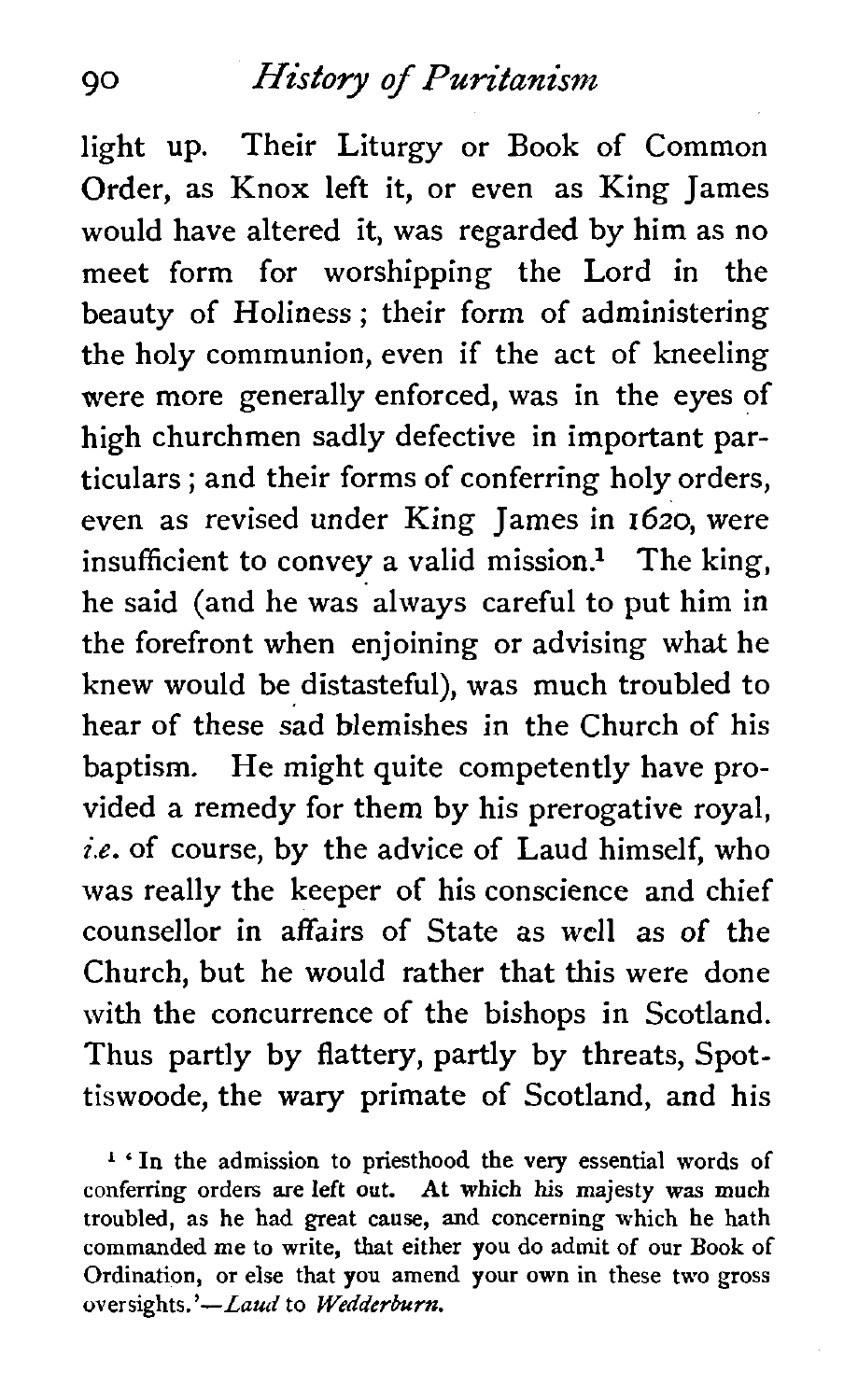older colleagues among the bishops, were drawn or forced into courses of which their own deliberate judgment did not approve, and of which they had a sad presentiment that they would put in peril all that by 'canny convoyance' they had gained during the previous thirty or forty years.

No doubt Laud, when on his trial, insisted that all he aimed at was to insure uniformity with the Church of England, and the acceptance in their entirety of the English Prayer-book, Articles and Canons. But, even if it were literally so, he cannot be absolved from gravest responsibility. The men who urged a somewhat different course were the younger men, whom he had himself favoured and promoted, and who could have effected little with the king without his tacit or open acquiescence. And if changes were to be pressed at all, there was a good deal to be said in favour of the course they proposed, namely, that there should be certain differences allowed between the Liturgies of the two countries, and the Scots should not be asked ecclesiastically to bow their necks purely and simply to the yoke of England. There was a good deal to be said for it, that some of these differences should be concessions to their invincibly puritanic predilections, as the almost entire exclusion of the Apocrypha from the table of lessons, the uniform substitution of the word presbyter for priest, the adoption of the new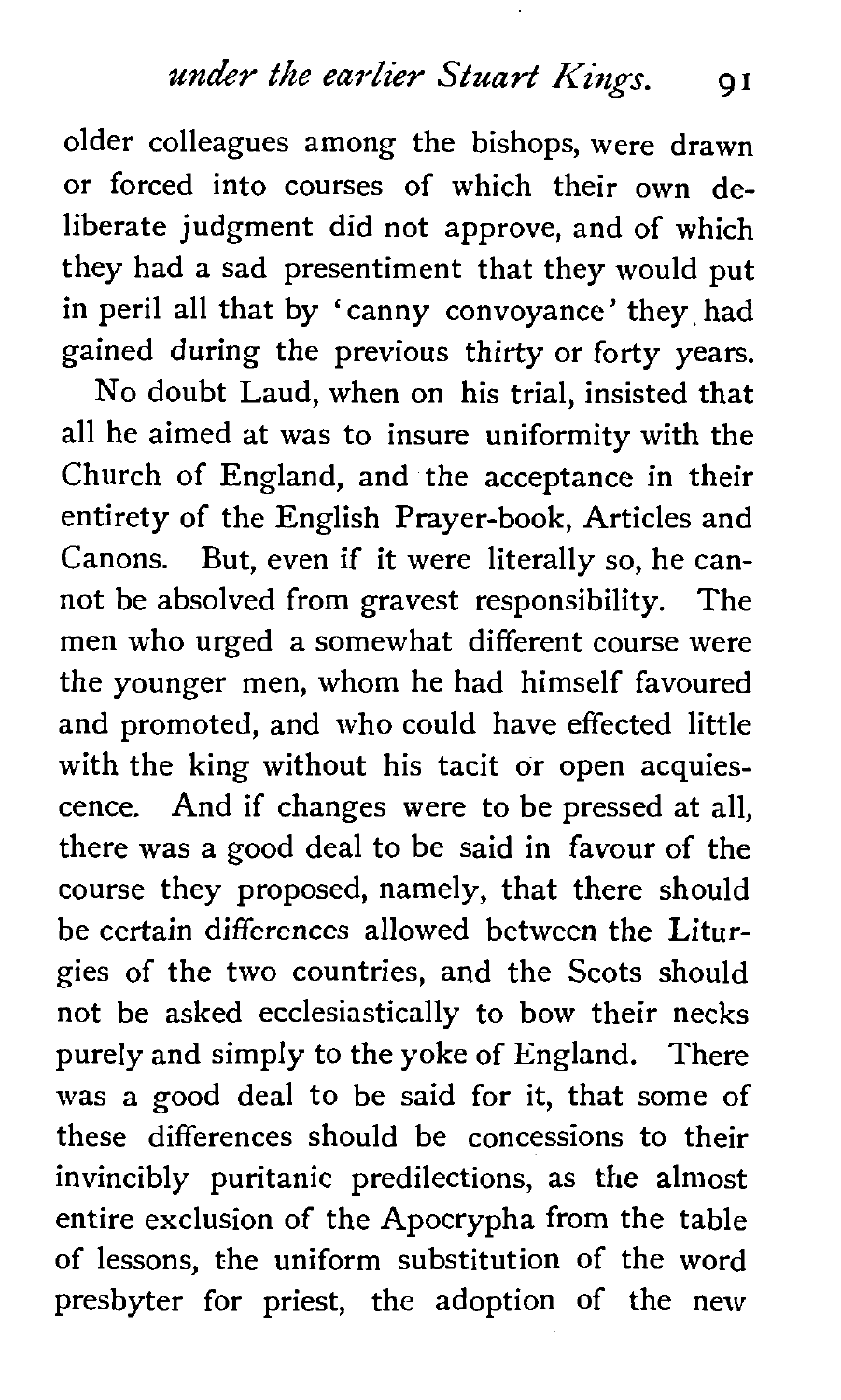(authorised) English version of the Bible in the epistles, gospels, occasional versicles, and even in the prose Psalms intended to be read or chanted, the more especially, if others of them should be concessions (no doubt as moderate and in appearance as harmless as possible) to the Anglo-Catholic, and Romanising parties of which these hot-headed young men were pronounced adherents, and to foster whose tendencies was the real, if not avowed, object of this policy. $<sup>1</sup>$ </sup>

**A** book of canons, in several respects more severe than the English-especially in prohibiting extemporary prayers, under pain of deprivationwas also prepared, and was authorised by royal authority, even before the Liturgy which it enjoined was published. Thus the train was laid and fired, and in one rash -hour all that King James and King Charles had succeeded in imposing, all that Spottiswoode and his brethren had given their days to carry out, all that Laud and Wentworth had given their lives in pawn for, was put in jeopardy. Far different was the issue from that the reckless schemers had intended and expected. It was chiefly disastrous to their sovereign and themselves, spreading dismay and destruction through their own ranks, not through the ranks of their opponents. The English patriots and Puritans, in appearance at least, had

**l** See Appendix, Note E.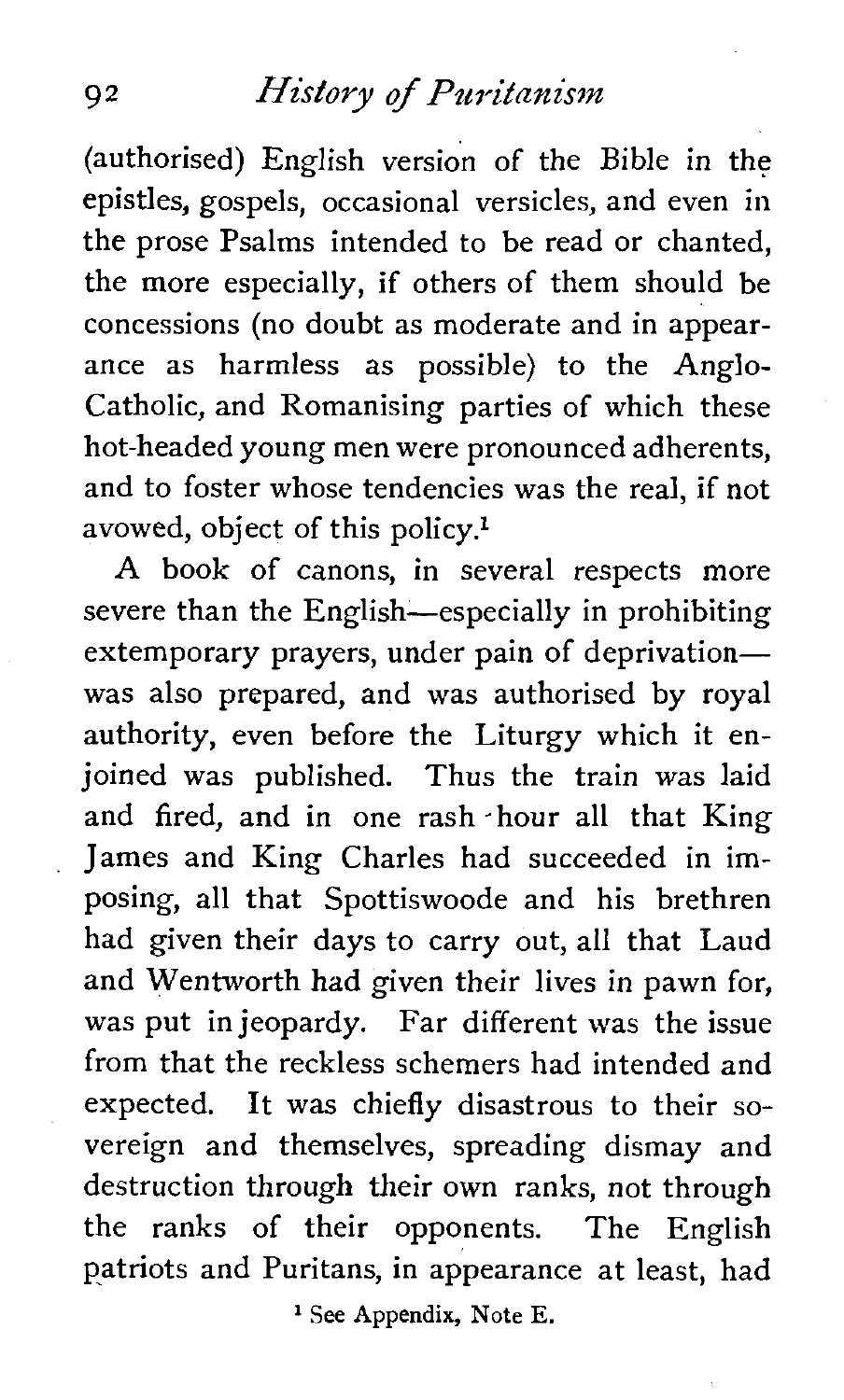been cowed ; those who had taken refuge in Ireland had been muzzled, and matters had indeed reached the last extremity. But the Scotch, whose stern persistence has never failed at such a crisis, proved equal to the occasion, and fairly turned the tide of battle. Their *præfervidum ingenium*, once fully roused, had a contagious influence on the friends of Protestant truth and Puritan order everywhere throughout the British dominions.

Over the events which then followed each other so rapidly in Scotland, and the marvellous revolution in which they issued, I must not linger. They are familiar to you all: the meetings in Edinburgh of peers, gentry, commoners and divines ; the appointment of the Tables or committees by each of them ; their remonstrances against the introduction of the new service-book ; the rejection of their petitions and remonstrances ; the attempt to introduce the obnoxious book, the tumult which the introduction of it occasioned in St. Giles' Kirk ; the renewal of the Confession or Covenant originally approved by the king's father in I 581, with certain additions suited to the new crisis ; the petition for a free and lawful General Assembly to determine the matters in controversy, the tardy compliance with the prayer of the petition and the suspension of the orders respecting the ill-omened book ; the preparation for the Assembly, its actual meeting in the High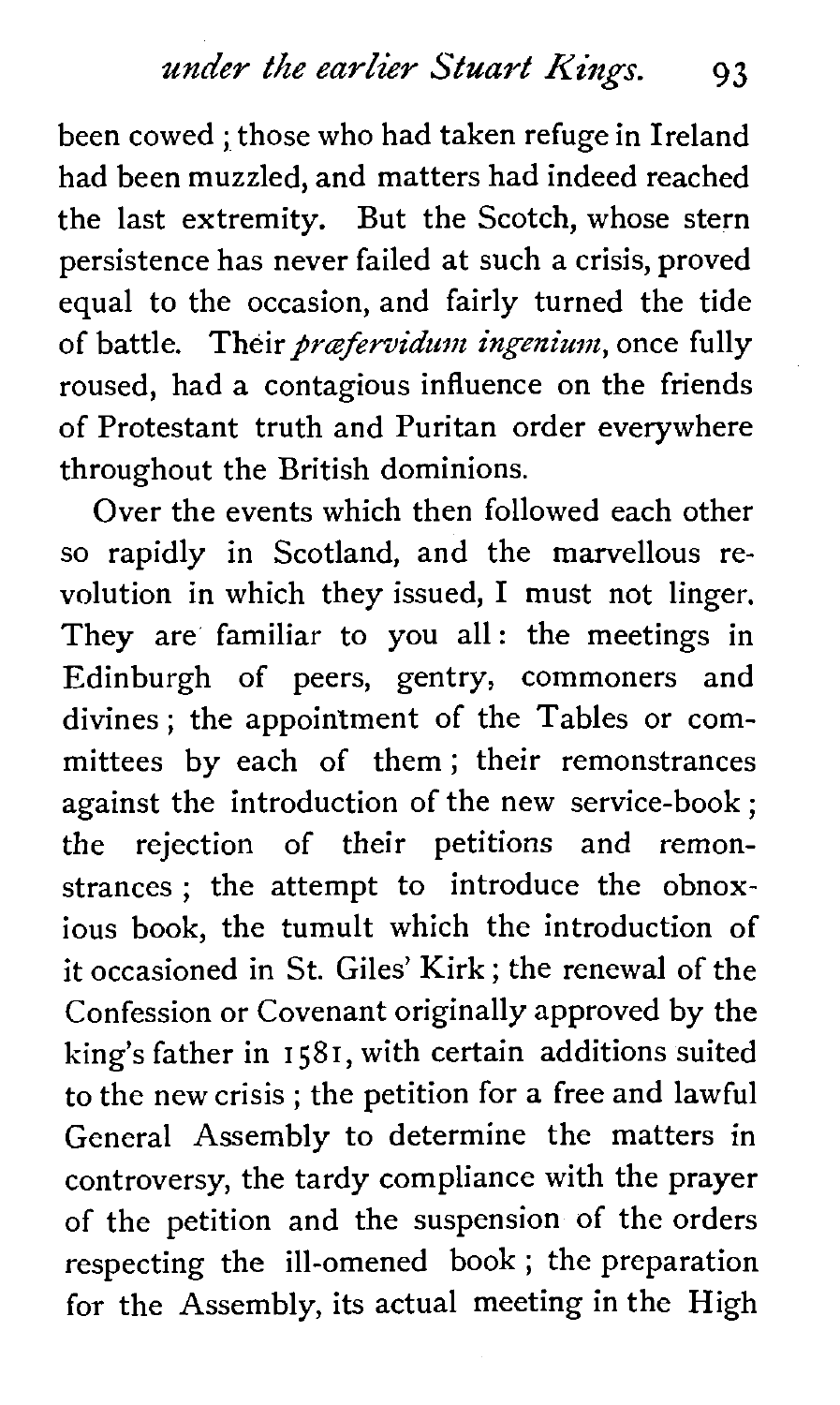Kirk or Cathedral of Glasgow, its attempted dissolution by the king's Commissioner ; its refusal to dissolve till the work for which it had been summoned was done ; its trial and judgment of the bishops and their chief supporters, its declaration of the nullity of the Assemblies which had given a sort of sanction to the hierarchy, and its restoration of the old presbyterian government of the Church as it had been ratified by King James and his Parliament in **I** <sup>592</sup>; the attempt of the king to accomplish by force what he had in vain striven to effect by policy and proclamations ; his quailing when he saw the covenanting host on Dunse Law, consenting to treat with them, and promising them an Assembly and Parliament in which their grievances should be duly considered and redressed ; the renewed outbreak of hostilities when neither Assembly nor Parliament was found compliant with his wishes,—the refusal of his English Parliament at last brought together again-and known ever since as the short Parliament-to vote a subsidy for the expenses of the war, and the readiness of the English Convocation,—the notorious Convocation of 1640-to do so ; the march of the covenanting army into the north of England, the successes it gained, and the permission granted it to winter there ; the despatch of Scottish Commissioners to London to conclude a new treaty, and the friendly